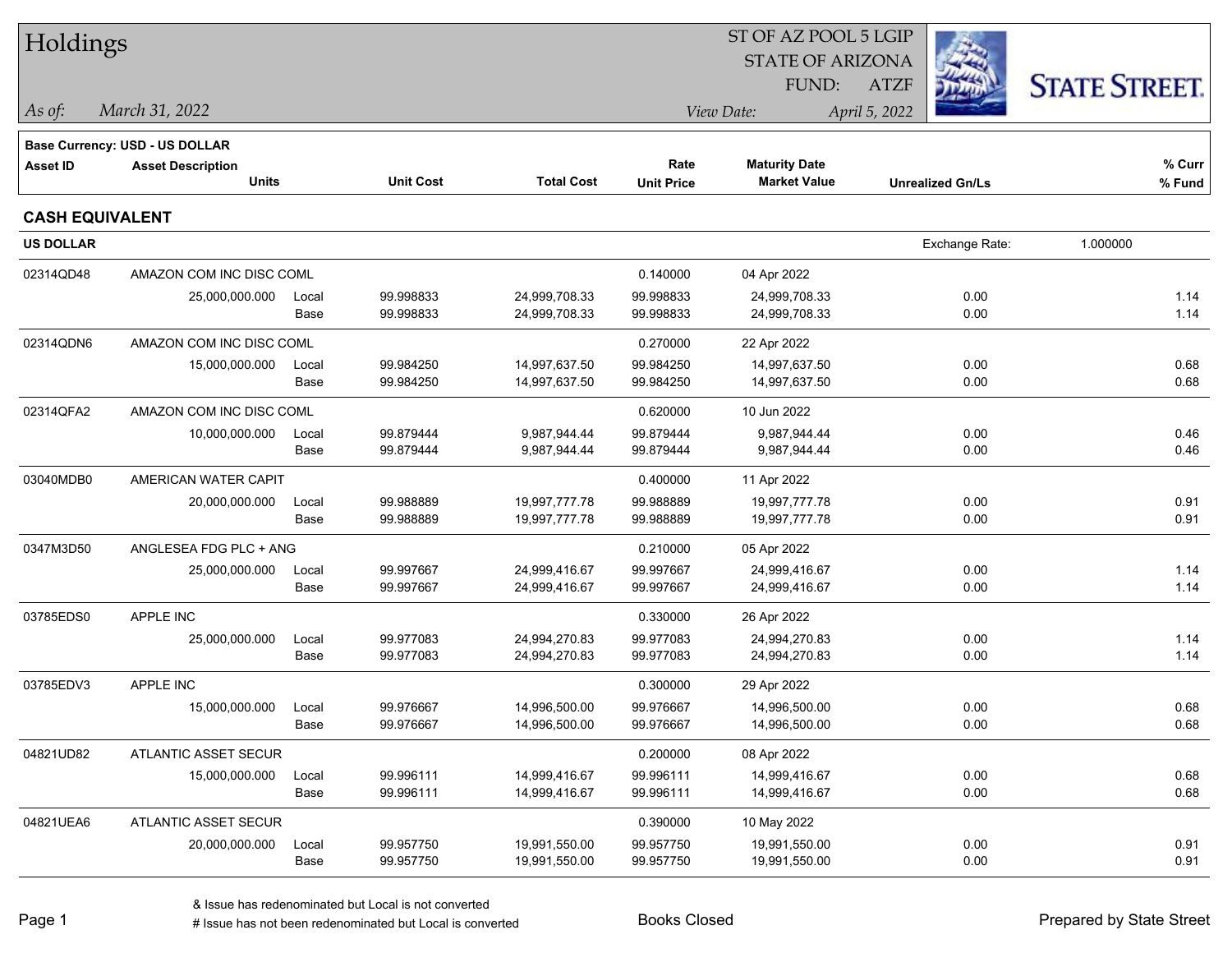| Holdings        |                                |       |                  |                   |                   | ST OF AZ POOL 5 LGIP    |                         |                      |
|-----------------|--------------------------------|-------|------------------|-------------------|-------------------|-------------------------|-------------------------|----------------------|
|                 |                                |       |                  |                   |                   | <b>STATE OF ARIZONA</b> |                         |                      |
|                 |                                |       |                  |                   |                   | FUND:                   | <b>ATZF</b>             | <b>STATE STREET.</b> |
| As of:          | March 31, 2022                 |       |                  |                   |                   | View Date:              | April 5, 2022           |                      |
|                 | Base Currency: USD - US DOLLAR |       |                  |                   |                   |                         |                         |                      |
| <b>Asset ID</b> | <b>Asset Description</b>       |       |                  |                   | Rate              | <b>Maturity Date</b>    |                         | % Curr               |
|                 | <b>Units</b>                   |       | <b>Unit Cost</b> | <b>Total Cost</b> | <b>Unit Price</b> | <b>Market Value</b>     | <b>Unrealized Gn/Ls</b> | % Fund               |
| 05253CET9       | AUST + NEW ZEA                 |       |                  |                   | 0.385000          | 27 May 2022             |                         |                      |
|                 | 15,000,000.000                 | Local | 99.940111        | 14,991,016.67     | 99.940111         | 14,991,016.67           | 0.00                    | 0.68                 |
|                 |                                | Base  | 99.940111        | 14,991,016.67     | 99.940111         | 14,991,016.67           | 0.00                    | 0.68                 |
| 05253CGU4       | <b>AUST + NEW ZEA</b>          |       |                  |                   | 0.560000          | 28 Jul 2022             |                         |                      |
|                 | 10,000,000.000                 | Local | 99.816445        | 9,981,644.45      | 99.816445         | 9,981,644.45            | 0.00                    | 0.46                 |
|                 |                                | Base  | 99.816445        | 9,981,644.45      | 99.816445         | 9,981,644.45            | 0.00                    | 0.46                 |
| 06367CFG7       | <b>BANK OF MONTREAL</b>        |       |                  |                   | 0.220000          | 18 May 2022             |                         |                      |
|                 | 15,000,000.000                 | Local | 100.000000       | 15,000,000.00     | 100.000000        | 15,000,000.00           | 0.00                    | 0.68                 |
|                 |                                | Base  | 100.000000       | 15,000,000.00     | 100.000000        | 15,000,000.00           | 0.00                    | 0.68                 |
| 06367CJQ1       | <b>BANK OF MONTREAL</b>        |       |                  |                   | 0.420000          | 02 Sep 2022             |                         |                      |
|                 | 10,000,000.000                 | Local | 100.000000       | 10,000,000.00     | 100.000000        | 10,000,000.00           | 0.00                    | 0.46                 |
|                 |                                | Base  | 100.000000       | 10,000,000.00     | 100.000000        | 10,000,000.00           | 0.00                    | 0.46                 |
| 06367KD71       | <b>BANK OF MONTREAL</b>        |       |                  |                   | 0.220000          | 07 Apr 2022             |                         |                      |
|                 | 25,000,000.000                 | Local | 99.996333        | 24,999,083.33     | 99.996333         | 24,999,083.33           | 0.00                    | 1.14                 |
|                 |                                | Base  | 99.996333        | 24,999,083.33     | 99.996333         | 24,999,083.33           | 0.00                    | 1.14                 |
| 06417MPH2       | <b>BANK OF NOVA SCOTIA</b>     |       |                  |                   | 0.450000          | 11 May 2022             |                         |                      |
|                 | 10,000,000.000                 | Local | 100.001113       | 10,000,111.25     | 100.001113        | 10,000,111.25           | 0.00                    | 0.46                 |
|                 |                                | Base  | 100.001113       | 10,000,111.25     | 100.001113        | 10,000,111.25           | 0.00                    | 0.46                 |
| 06417MQC2       | <b>BANK OF NOVA SCOTIA</b>     |       |                  |                   | 0.430000          | 07 Jun 2022             |                         |                      |
|                 | 10,000,000.000                 | Local | 100.000000       | 10,000,000.00     | 100.000000        | 10,000,000.00           | 0.00                    | 0.46                 |
|                 |                                | Base  | 100.000000       | 10,000,000.00     | 100.000000        | 10,000,000.00           | 0.00                    | 0.46                 |
| 06742XWN3       | <b>BARCLAYS BK PLC</b>         |       |                  |                   | 0.230000          | 28 Apr 2022             |                         |                      |
|                 | 10,000,000.000                 | Local | 99.982750        | 9,998,275.00      | 99.982750         | 9,998,275.00            | 0.00                    | 0.46                 |
|                 |                                | Base  | 99.982750        | 9,998,275.00      | 99.982750         | 9,998,275.00            | 0.00                    | 0.46                 |
| 06742XXV4       | <b>BARCLAYS BK PLC</b>         |       |                  |                   | 0.310000          | 24 May 2022             |                         |                      |
|                 | 15,000,000.000                 | Local | 99.954361        | 14,993,154.17     | 99.954361         | 14,993,154.17           | 0.00                    | 0.68                 |
|                 |                                | Base  | 99.954361        | 14,993,154.17     | 99.954361         | 14,993,154.17           | 0.00                    | 0.68                 |
| 06742XZM2       | <b>BARCLAYS BK PLC</b>         |       |                  |                   | 0.210000          | 14 Apr 2022             |                         |                      |
|                 | 25,000,000.000                 | Local | 99.992417        | 24,998,104.17     | 99.992417         | 24,998,104.17           | 0.00                    | 1.14                 |
|                 |                                | Base  | 99.992417        | 24,998,104.17     | 99.992417         | 24,998,104.17           | 0.00                    | 1.14                 |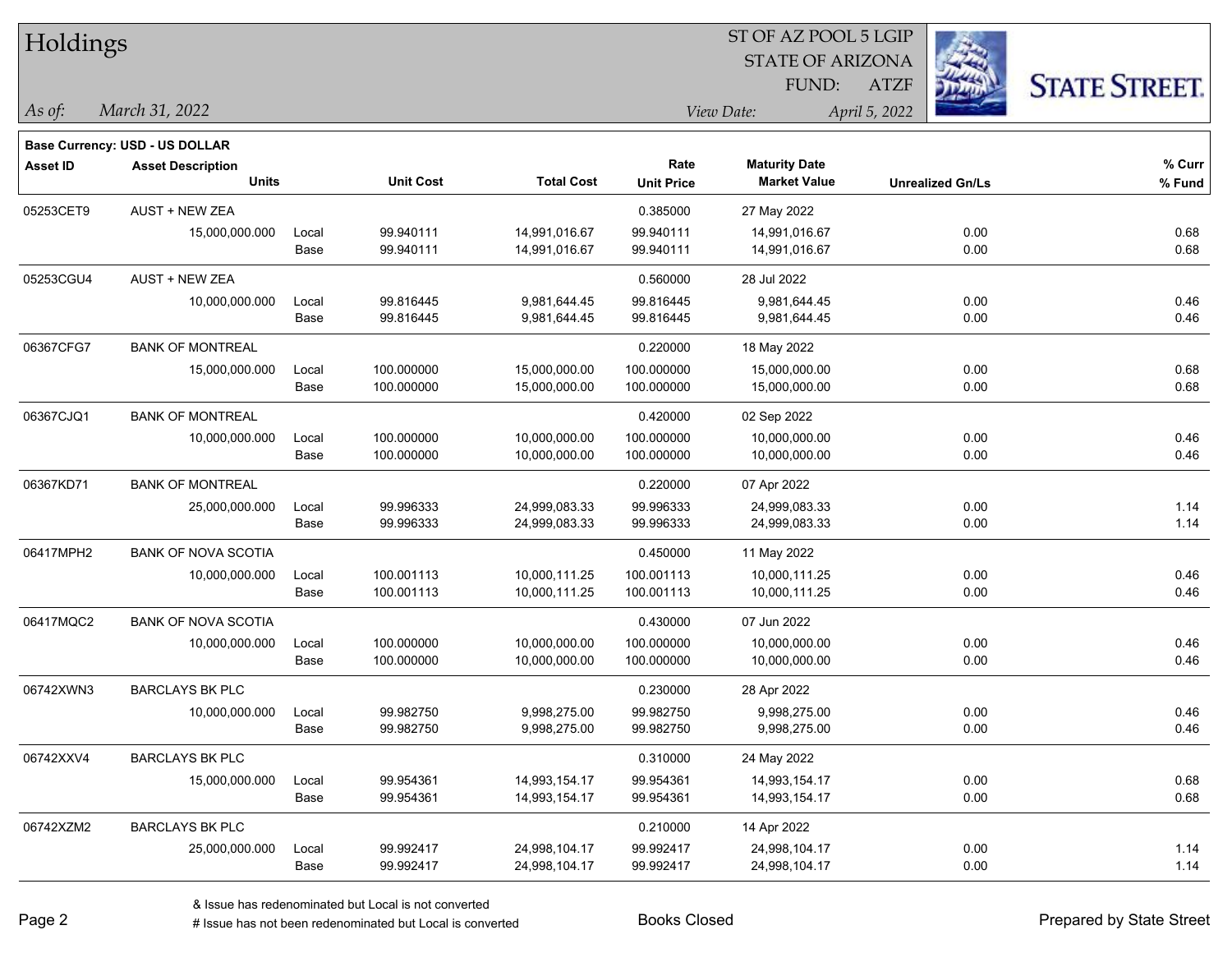| Holdings        |                                       |       |                  |                   |                   | ST OF AZ POOL 5 LGIP    |                         |                      |
|-----------------|---------------------------------------|-------|------------------|-------------------|-------------------|-------------------------|-------------------------|----------------------|
|                 |                                       |       |                  |                   |                   | <b>STATE OF ARIZONA</b> |                         |                      |
|                 |                                       |       |                  |                   |                   | FUND:                   | <b>ATZF</b>             | <b>STATE STREET.</b> |
| As of:          | March 31, 2022                        |       |                  |                   |                   | View Date:              | April 5, 2022           |                      |
|                 | <b>Base Currency: USD - US DOLLAR</b> |       |                  |                   |                   |                         |                         |                      |
| <b>Asset ID</b> | <b>Asset Description</b>              |       |                  |                   | Rate              | <b>Maturity Date</b>    |                         | % Curr               |
|                 | <b>Units</b>                          |       | <b>Unit Cost</b> | <b>Total Cost</b> | <b>Unit Price</b> | <b>Market Value</b>     | <b>Unrealized Gn/Ls</b> | % Fund               |
| 07644BE57       | BEDFORD ROW FDG CORP                  |       |                  |                   | 0.520000          | 05 May 2022             |                         |                      |
|                 | 25,000,000.000                        | Local | 99.950889        | 24,987,722.22     | 99.950889         | 24,987,722.22           | 0.00                    | 1.14                 |
|                 |                                       | Base  | 99.950889        | 24,987,722.22     | 99.950889         | 24,987,722.22           | 0.00                    | 1.14                 |
| 07644BFF4       | BEDFORD ROW FDG CORP                  |       |                  |                   | 0.270000          | 15 Jun 2022             |                         |                      |
|                 | 15,000,000.000                        | Local | 99.943750        | 14,991,562.50     | 99.943750         | 14,991,562.50           | 0.00                    | 0.68                 |
|                 |                                       | Base  | 99.943750        | 14,991,562.50     | 99.943750         | 14,991,562.50           | 0.00                    | 0.68                 |
| 13606CSH8       | <b>CANADIAN IMPERIAL BK</b>           |       |                  |                   | 0.240000          | 04 May 2022             |                         |                      |
|                 | 10,000,000.000                        | Local | 100.000000       | 10,000,000.00     | 100.000000        | 10,000,000.00           | 0.00                    | 0.46                 |
|                 |                                       | Base  | 100.000000       | 10,000,000.00     | 100.000000        | 10,000,000.00           | 0.00                    | 0.46                 |
| 13738KD87       | CAN AST + CAN LTD JT                  |       |                  |                   | 0.240000          | 08 Apr 2022             |                         |                      |
|                 | 5,000,000.000                         | Local | 99.995333        | 4,999,766.67      | 99.995333         | 4,999,766.67            | 0.00                    | 0.23                 |
|                 |                                       | Base  | 99.995333        | 4,999,766.67      | 99.995333         | 4,999,766.67            | 0.00                    | 0.23                 |
| 14912EEA1       | CATERPLR FIN SRV CO.                  |       |                  |                   | 0.610000          | 10 May 2022             |                         |                      |
|                 | 25,000,000.000                        | Local | 99.933917        | 24,983,479.17     | 99.933917         | 24,983,479.17           | 0.00                    | 1.14                 |
|                 |                                       | Base  | 99.933917        | 24,983,479.17     | 99.933917         | 24,983,479.17           | 0.00                    | 1.14                 |
| 14912EF10       | CATERPLR FIN SRV CO.                  |       |                  |                   | 0.510000          | 01 Jun 2022             |                         |                      |
|                 | 25,000,000.000                        | Local | 99.913583        | 24,978,395.84     | 99.913583         | 24,978,395.84           | 0.00                    | 1.14                 |
|                 |                                       | Base  | 99.913583        | 24,978,395.84     | 99.913583         | 24,978,395.84           | 0.00                    | 1.14                 |
| 19121BD71       | COCA COLA COMPANY                     |       |                  |                   | 0.270000          | 07 Apr 2022             |                         |                      |
|                 | 20,000,000.000                        | Local | 99.995500        | 19,999,100.00     | 99.995500         | 19,999,100.00           | 0.00                    | 0.91                 |
|                 |                                       | Base  | 99.995500        | 19,999,100.00     | 99.995500         | 19,999,100.00           | 0.00                    | 0.91                 |
| 19121BDK2       | COCA COLA COMPANY                     |       |                  |                   | 0.320000          | 19 Apr 2022             |                         |                      |
|                 | 10,000,000.000                        | Local | 99.984000        | 9,998,400.00      | 99.984000         | 9,998,400.00            | 0.00                    | 0.46                 |
|                 |                                       | Base  | 99.984000        | 9,998,400.00      | 99.984000         | 9,998,400.00            | 0.00                    | 0.46                 |
| 19121BH10       | COCA COLA COMPANY                     |       |                  |                   | 0.120000          | 01 Aug 2022             |                         |                      |
|                 | 15,000,000.000                        | Local | 99.959333        | 14,993,900.00     | 99.959333         | 14,993,900.00           | 0.00                    | 0.68                 |
|                 |                                       | Base  | 99.959333        | 14,993,900.00     | 99.959333         | 14,993,900.00           | 0.00                    | 0.68                 |
| 2063C1E48       | CONCORD MIN CPTL CO                   |       |                  |                   | 0.300000          | 04 May 2022             |                         |                      |
|                 | 15,000,000.000                        | Local | 99.972500        | 14,995,875.00     | 99.972500         | 14,995,875.00           | 0.00                    | 0.68                 |
|                 |                                       | Base  | 99.972500        | 14,995,875.00     | 99.972500         | 14,995,875.00           | 0.00                    | 0.68                 |

# Issue has not been redenominated but Local is converted Books Closed Prepared by State Street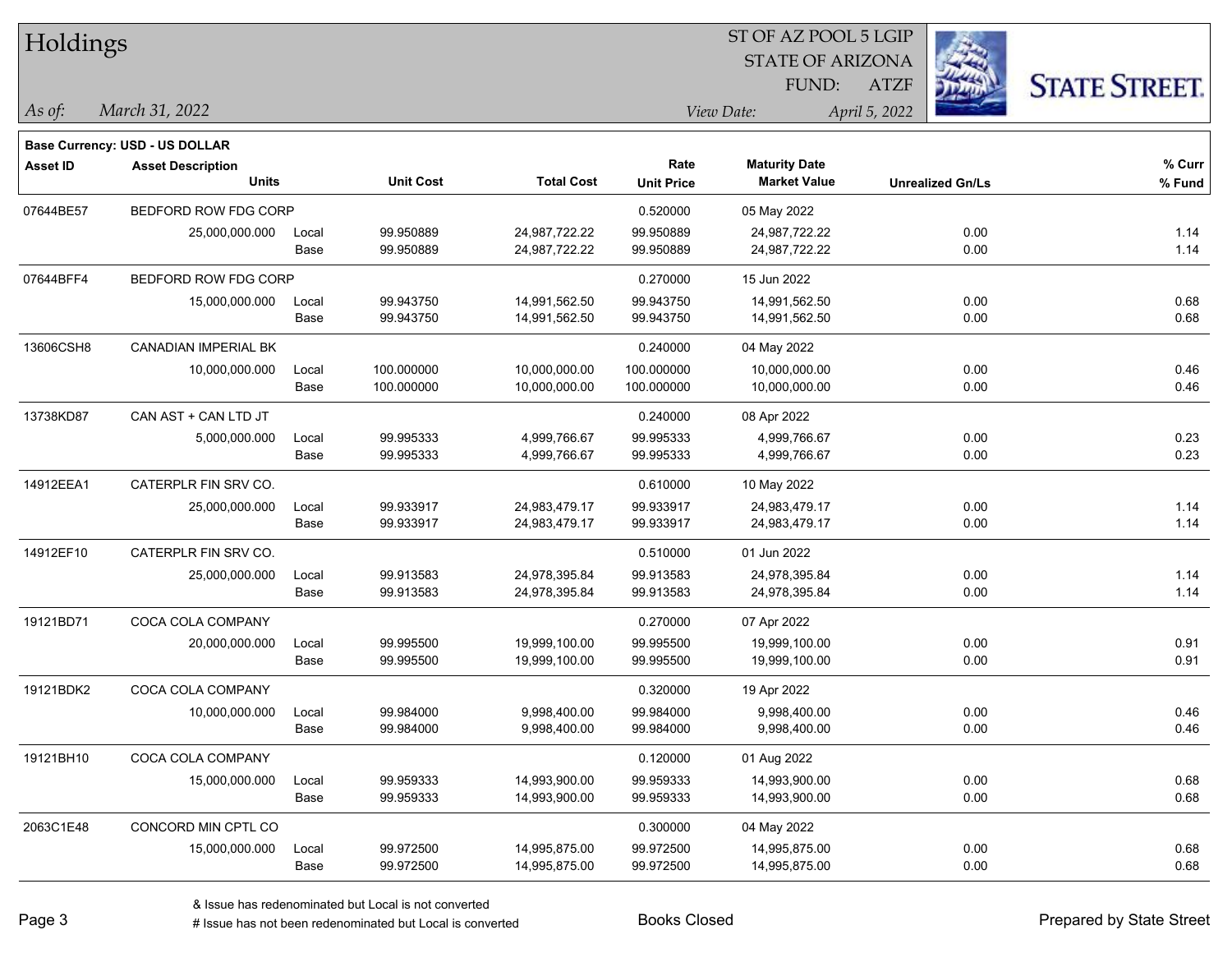| Holdings        |                                       |       |                  |                   |                   | ST OF AZ POOL 5 LGIP    |                         |                      |
|-----------------|---------------------------------------|-------|------------------|-------------------|-------------------|-------------------------|-------------------------|----------------------|
|                 |                                       |       |                  |                   |                   | <b>STATE OF ARIZONA</b> |                         |                      |
|                 |                                       |       |                  |                   |                   | FUND:                   | <b>ATZF</b>             | <b>STATE STREET.</b> |
| As of:          | March 31, 2022                        |       |                  |                   |                   | View Date:              | April 5, 2022           |                      |
|                 | <b>Base Currency: USD - US DOLLAR</b> |       |                  |                   |                   |                         |                         |                      |
| <b>Asset ID</b> | <b>Asset Description</b>              |       |                  |                   | Rate              | <b>Maturity Date</b>    |                         | % Curr               |
|                 | <b>Units</b>                          |       | <b>Unit Cost</b> | <b>Total Cost</b> | <b>Unit Price</b> | <b>Market Value</b>     | <b>Unrealized Gn/Ls</b> | % Fund               |
| 2063C1FH8       | CONCORD MIN CPTL CO                   |       |                  |                   | 1.100000          | 17 Jun 2022             |                         |                      |
|                 | 25,000,000.000                        | Local | 99.764722        | 24,941,180.55     | 99.764722         | 24,941,180.55           | 0.00                    | 1.14                 |
|                 |                                       | Base  | 99.764722        | 24,941,180.55     | 99.764722         | 24,941,180.55           | 0.00                    | 1.14                 |
| 24422MD65       | JOHN DEERE CAPITAL C                  |       |                  |                   | 0.260000          | 06 Apr 2022             |                         |                      |
|                 | 25,000,000.000                        | Local | 99.996389        | 24,999,097.22     | 99.996389         | 24,999,097.22           | 0.00                    | 1.14                 |
|                 |                                       | Base  | 99.996389        | 24,999,097.22     | 99.996389         | 24,999,097.22           | 0.00                    | 1.14                 |
| 29101BE57       | <b>EMERSON ELECTRIC CO</b>            |       |                  |                   | 0.420000          | 05 May 2022             |                         |                      |
|                 | 25,000,000.000                        | Local | 99.960333        | 24,990,083.34     | 99.960333         | 24,990,083.34           | 0.00                    | 1.14                 |
|                 |                                       | Base  | 99.960333        | 24,990,083.34     | 99.960333         | 24,990,083.34           | 0.00                    | 1.14                 |
| 29101BFH0       | <b>EMERSON ELECTRIC CO</b>            |       |                  |                   | 0.720000          | 17 Jun 2022             |                         |                      |
|                 | 25,000,000.000                        | Local | 99.846000        | 24,961,500.00     | 99.846000         | 24,961,500.00           | 0.00                    | 1.14                 |
|                 |                                       | Base  | 99.846000        | 24,961,500.00     | 99.846000         | 24,961,500.00           | 0.00                    | 1.14                 |
| 30601WE21       | <b>FAIRWAY FINANCE CORP</b>           |       |                  |                   | 0.150000          | 02 May 2022             |                         |                      |
|                 | 10,000,000.000                        | Local | 99.987083        | 9,998,708.33      | 99.987083         | 9,998,708.33            | 0.00                    | 0.46                 |
|                 |                                       | Base  | 99.987083        | 9,998,708.33      | 99.987083         | 9,998,708.33            | 0.00                    | 0.46                 |
| 30601WEK1       | <b>FAIRWAY FINANCE CORP</b>           |       |                  |                   | 0.310000          | 19 May 2022             |                         |                      |
|                 | 10,000,000.000                        | Local | 99.958667        | 9,995,866.67      | 99.958667         | 9,995,866.67            | 0.00                    | 0.46                 |
|                 |                                       | Base  | 99.958667        | 9,995,866.67      | 99.958667         | 9,995,866.67            | 0.00                    | 0.46                 |
| 30601WF12       | <b>FAIRWAY FINANCE CORP</b>           |       |                  |                   | 0.400000          | 01 Jun 2022             |                         |                      |
|                 | 15,000,000.000                        | Local | 99.932222        | 14,989,833.33     | 99.932222         | 14,989,833.33           | 0.00                    | 0.68                 |
|                 |                                       | Base  | 99.932222        | 14,989,833.33     | 99.932222         | 14,989,833.33           | 0.00                    | 0.68                 |
| 30601WFV6       | <b>FAIRWAY FINANCE CORP</b>           |       |                  |                   | 0.600000          | 29 Jun 2022             |                         |                      |
|                 | 15,000,000.000                        | Local | 99.851667        | 14,977,750.00     | 99.851667         | 14,977,750.00           | 0.00                    | 0.68                 |
|                 |                                       | Base  | 99.851667        | 14,977,750.00     | 99.851667         | 14,977,750.00           | 0.00                    | 0.68                 |
| 38346ME91       | <b>GOTHAM FDG CORP</b>                |       |                  |                   | 0.410000          | 09 May 2022             |                         |                      |
|                 | 10,000,000.000                        | Local | 99.956722        | 9,995,672.22      | 99.956722         | 9,995,672.22            | 0.00                    | 0.46                 |
|                 |                                       | Base  | 99.956722        | 9,995,672.22      | 99.956722         | 9,995,672.22            | 0.00                    | 0.46                 |
| 38346MFG4       | <b>GOTHAM FDG CORP</b>                |       |                  |                   | 0.750000          | 16 Jun 2022             |                         |                      |
|                 | 20,000,000.000                        | Local | 99.841667        | 19,968,333.34     | 99.841667         | 19,968,333.34           | 0.00                    | 0.91                 |
|                 |                                       | Base  | 99.841667        | 19,968,333.34     | 99.841667         | 19,968,333.34           | 0.00                    | 0.91                 |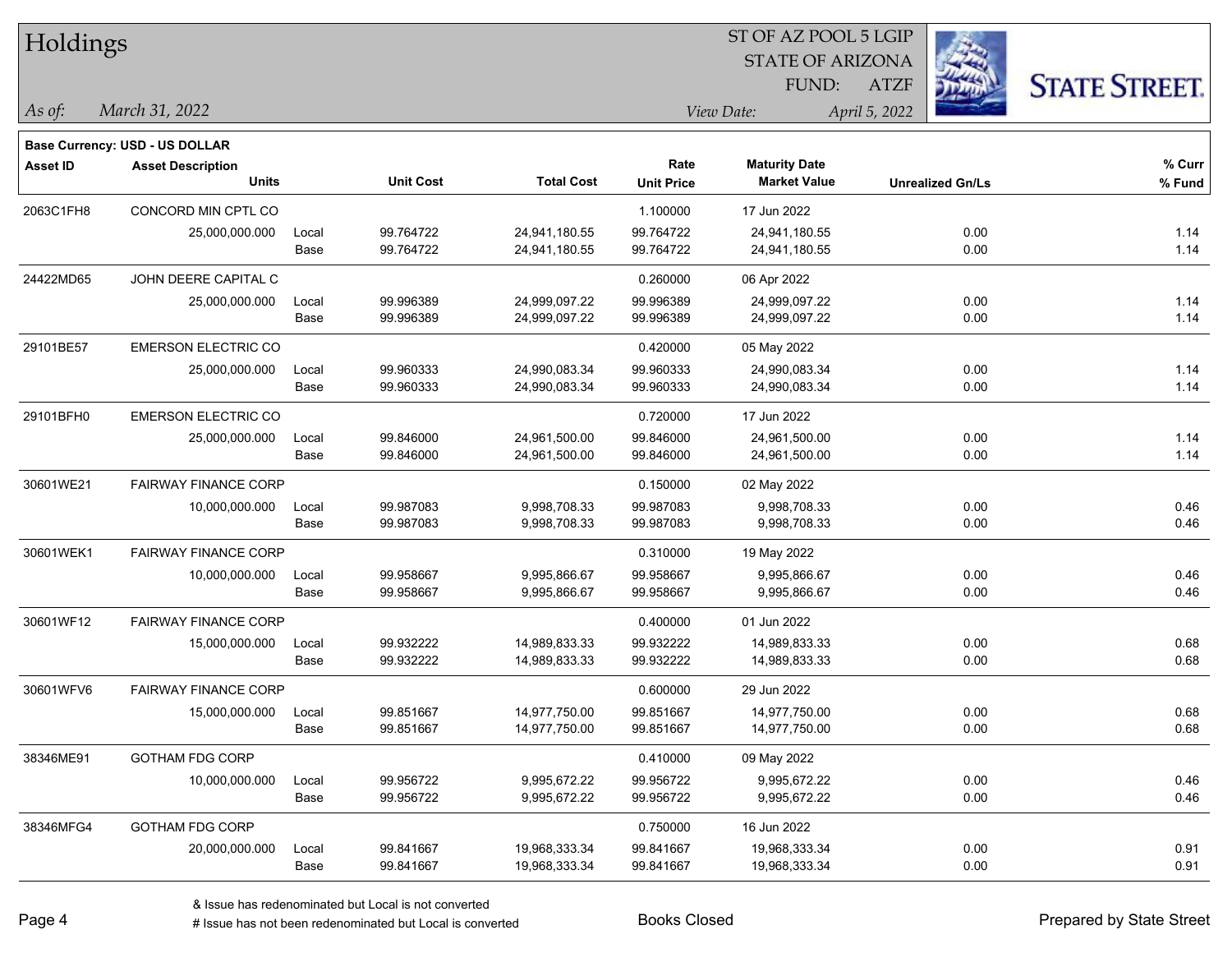| Holdings        |                                |       |                  |                   | ST OF AZ POOL 5 LGIP |                         |                         |                      |  |  |
|-----------------|--------------------------------|-------|------------------|-------------------|----------------------|-------------------------|-------------------------|----------------------|--|--|
|                 |                                |       |                  |                   |                      | <b>STATE OF ARIZONA</b> |                         |                      |  |  |
|                 |                                |       |                  |                   |                      | FUND:                   | <b>ATZF</b>             | <b>STATE STREET.</b> |  |  |
| As of:          | March 31, 2022                 |       |                  |                   |                      | View Date:              | April 5, 2022           |                      |  |  |
|                 | Base Currency: USD - US DOLLAR |       |                  |                   |                      |                         |                         |                      |  |  |
| <b>Asset ID</b> | <b>Asset Description</b>       |       |                  |                   | Rate                 | <b>Maturity Date</b>    |                         | % Curr               |  |  |
|                 | <b>Units</b>                   |       | <b>Unit Cost</b> | <b>Total Cost</b> | <b>Unit Price</b>    | <b>Market Value</b>     | <b>Unrealized Gn/Ls</b> | % Fund               |  |  |
| 38346MFM1       | <b>GOTHAM FDG CORP</b>         |       |                  |                   | 1.000000             | 21 Jun 2022             |                         |                      |  |  |
|                 | 20,000,000.000                 | Local | 99.775000        | 19,955,000.00     | 99.775000            | 19,955,000.00           | 0.00                    | 0.91                 |  |  |
|                 |                                | Base  | 99.775000        | 19,955,000.00     | 99.775000            | 19,955,000.00           | 0.00                    | 0.91                 |  |  |
| 40060XDM9       | GTA FDG LLC DISC               |       |                  |                   | 0.270000             | 21 Apr 2022             |                         |                      |  |  |
|                 | 25,000,000.000                 | Local | 99.985000        | 24,996,250.00     | 99.985000            | 24,996,250.00           | 0.00                    | 1.14                 |  |  |
|                 |                                | Base  | 99.985000        | 24,996,250.00     | 99.985000            | 24,996,250.00           | 0.00                    | 1.14                 |  |  |
| 40060XFM7       | <b>GTA FDG LLC DISC</b>        |       |                  |                   | 0.470000             | 21 Jun 2022             |                         |                      |  |  |
|                 | 15,000,000.000                 | Local | 99.894250        | 14,984,137.50     | 99.894250            | 14,984,137.50           | 0.00                    | 0.68                 |  |  |
|                 |                                | Base  | 99.894250        | 14,984,137.50     | 99.894250            | 14,984,137.50           | 0.00                    | 0.68                 |  |  |
| 40060XFM7       | GTA FDG LLC DISC               |       |                  |                   | 0.930000             | 21 Jun 2022             |                         |                      |  |  |
|                 | 10,000,000.000                 | Local | 99.790750        | 9,979,075.00      | 99.790750            | 9,979,075.00            | 0.00                    | 0.46                 |  |  |
|                 |                                | Base  | 99.790750        | 9,979,075.00      | 99.790750            | 9,979,075.00            | 0.00                    | 0.46                 |  |  |
| 40588MDR5       | <b>HALKIN FINANCE LLC USC</b>  |       |                  |                   | 0.270000             | 25 Apr 2022             |                         |                      |  |  |
|                 | 10,000,000.000                 | Local | 99.982000        | 9,998,200.00      | 99.982000            | 9,998,200.00            | 0.00                    | 0.46                 |  |  |
|                 |                                | Base  | 99.982000        | 9,998,200.00      | 99.982000            | 9,998,200.00            | 0.00                    | 0.46                 |  |  |
| 40588ME52       | <b>HALKIN FINANCE LLC USC</b>  |       |                  |                   | 0.350000             | 05 May 2022             |                         |                      |  |  |
|                 | 25,000,000.000                 | Local | 99.966944        | 24,991,736.11     | 99.966944            | 24,991,736.11           | 0.00                    | 1.14                 |  |  |
|                 |                                | Base  | 99.966944        | 24,991,736.11     | 99.966944            | 24,991,736.11           | 0.00                    | 1.14                 |  |  |
| 40588MEP8       | HALKIN FINANCE LLC USC         |       |                  |                   | 0.600000             | 23 May 2022             |                         |                      |  |  |
|                 | 15,000,000.000                 | Local | 99.913333        | 14,987,000.00     | 99.913333            | 14,987,000.00           | 0.00                    | 0.68                 |  |  |
|                 |                                | Base  | 99.913333        | 14,987,000.00     | 99.913333            | 14,987,000.00           | 0.00                    | 0.68                 |  |  |
| 42786UDR3       | <b>HERSHEY FOODS CORP</b>      |       |                  |                   | 0.400000             | 25 Apr 2022             |                         |                      |  |  |
|                 | 4,250,000.000                  | Local | 99.973333        | 4,248,866.67      | 99.973333            | 4,248,866.67            | 0.00                    | 0.19                 |  |  |
|                 |                                | Base  | 99.973333        | 4,248,866.67      | 99.973333            | 4,248,866.67            | 0.00                    | 0.19                 |  |  |
| 4497W1E69       | ING US FUNDING LLC             |       |                  |                   | 0.240000             | 06 May 2022             |                         |                      |  |  |
|                 | 10,000,000.000                 | Local | 99.976667        | 9,997,666.67      | 99.976667            | 9,997,666.67            | 0.00                    | 0.46                 |  |  |
|                 |                                | Base  | 99.976667        | 9,997,666.67      | 99.976667            | 9,997,666.67            | 0.00                    | 0.46                 |  |  |
| 45779QD11       | INSTITUTIONAL SECURED          |       |                  |                   | 0.380000             | 01 Apr 2022             |                         |                      |  |  |
|                 | 20,000,000.000                 | Local | 100.000000       | 20,000,000.00     | 100.000000           | 20,000,000.00           | 0.00                    | 0.91                 |  |  |
|                 |                                | Base  | 100.000000       | 20,000,000.00     | 100.000000           | 20,000,000.00           | 0.00                    | 0.91                 |  |  |

# Issue has not been redenominated but Local is converted Books Closed Prepared by State Street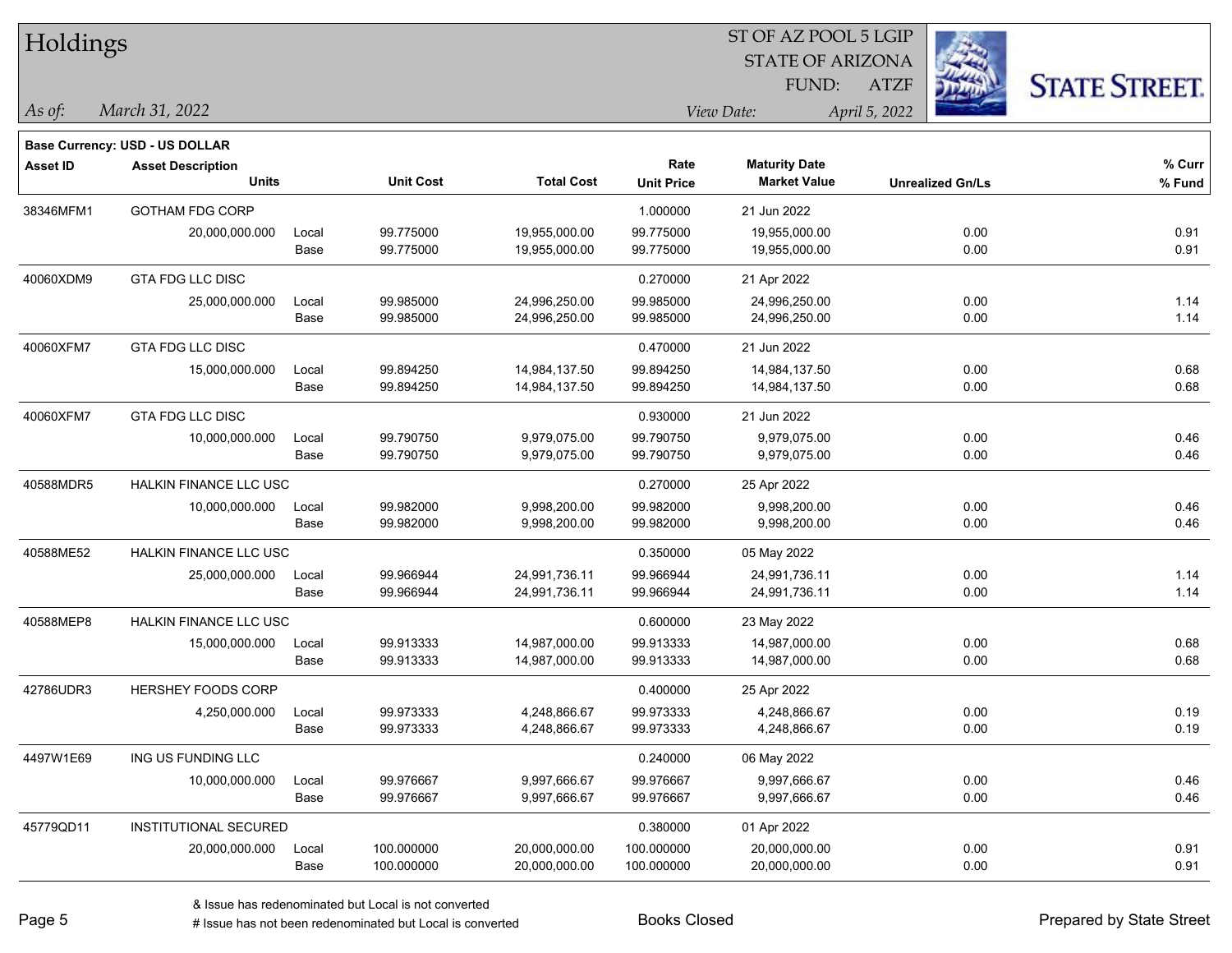| Holdings        |                                       |       |                  |                   |                   | 51 OF AZ POOL 5 LGIP    |                         |                      |
|-----------------|---------------------------------------|-------|------------------|-------------------|-------------------|-------------------------|-------------------------|----------------------|
|                 |                                       |       |                  |                   |                   | <b>STATE OF ARIZONA</b> |                         |                      |
|                 |                                       |       |                  |                   |                   | FUND:                   | <b>ATZF</b>             | <b>STATE STREET.</b> |
| As of:          | March 31, 2022                        |       |                  |                   |                   | View Date:              | April 5, 2022           |                      |
|                 | <b>Base Currency: USD - US DOLLAR</b> |       |                  |                   |                   |                         |                         |                      |
| <b>Asset ID</b> | <b>Asset Description</b>              |       |                  |                   | Rate              | <b>Maturity Date</b>    |                         | % Curr               |
|                 | <b>Units</b>                          |       | <b>Unit Cost</b> | <b>Total Cost</b> | <b>Unit Price</b> | <b>Market Value</b>     | <b>Unrealized Gn/Ls</b> | % Fund               |
| 45779QD60       | INSTITUTIONAL SECURED                 |       |                  |                   | 0.400000          | 06 Apr 2022             |                         |                      |
|                 | 15,000,000.000                        | Local | 99.994444        | 14,999,166.66     | 99.994444         | 14,999,166.66           | 0.00                    | 0.68                 |
|                 |                                       | Base  | 99.994444        | 14,999,166.66     | 99.994444         | 14,999,166.66           | 0.00                    | 0.68                 |
| 47816GDB2       | JOHNSON + JOHNSON                     |       |                  |                   | 0.100000          | 11 Apr 2022             |                         |                      |
|                 | 20,000,000.000                        | Local | 99.997222        | 19,999,444.44     | 99.997222         | 19,999,444.44           | 0.00                    | 0.91                 |
|                 |                                       | Base  | 99.997222        | 19,999,444.44     | 99.997222         | 19,999,444.44           | 0.00                    | 0.91                 |
| 47816GFA2       | JOHNSON + JOHNSON                     |       |                  |                   | 0.170000          | 10 Jun 2022             |                         |                      |
|                 | 7,000,000.000                         | Local | 99.966944        | 6,997,686.11      | 99.966944         | 6,997,686.11            | 0.00                    | 0.32                 |
|                 |                                       | Base  | 99.966944        | 6,997,686.11      | 99.966944         | 6,997,686.11            | 0.00                    | 0.32                 |
| 4820P3E25       | JUPITER SECT CO LLC                   |       |                  |                   | 0.300000          | 02 May 2022             |                         |                      |
|                 | 20,000,000.000                        | Local | 99.974167        | 19,994,833.33     | 99.974167         | 19,994,833.33           | 0.00                    | 0.91                 |
|                 |                                       | Base  | 99.974167        | 19,994,833.33     | 99.974167         | 19,994,833.33           | 0.00                    | 0.91                 |
| 53127UDJ6       | <b>LIBERTY FUNDING LLC</b>            |       |                  |                   | 0.230000          | 18 Apr 2022             |                         |                      |
|                 | 15,000,000.000                        | Local | 99.989139        | 14,998,370.83     | 99.989139         | 14,998,370.83           | 0.00                    | 0.68                 |
|                 |                                       | Base  | 99.989139        | 14,998,370.83     | 99.989139         | 14,998,370.83           | 0.00                    | 0.68                 |
| 53127UDJ6       | <b>LIBERTY FUNDING LLC</b>            |       |                  |                   | 0.250000          | 18 Apr 2022             |                         |                      |
|                 | 9,500,000.000                         | Local | 99.988194        | 9,498,878.47      | 99.988194         | 9,498,878.47            | 0.00                    | 0.43                 |
|                 |                                       | Base  | 99.988194        | 9,498,878.47      | 99.988194         | 9,498,878.47            | 0.00                    | 0.43                 |
| 53127UFG0       | <b>LIBERTY FUNDING LLC</b>            |       |                  |                   | 0.680000          | 16 Jun 2022             |                         |                      |
|                 | 25,000,000.000                        | Local | 99.856444        | 24,964,111.11     | 99.856444         | 24,964,111.11           | 0.00                    | 1.14                 |
|                 |                                       | Base  | 99.856444        | 24,964,111.11     | 99.856444         | 24,964,111.11           | 0.00                    | 1.14                 |
| 53245QE51       | ELI LILLY + COMPANY                   |       |                  |                   | 0.350000          | 05 May 2022             |                         |                      |
|                 | 25,000,000.000                        | Local | 99.966944        | 24,991,736.11     | 99.966944         | 24,991,736.11           | 0.00                    | 1.14                 |
|                 |                                       | Base  | 99.966944        | 24,991,736.11     | 99.966944         | 24,991,736.11           | 0.00                    | 1.14                 |
| 56274MDV1       | MANHATTAN ASSET FDG.                  |       |                  |                   | 0.310000          | 29 Apr 2022             |                         |                      |
|                 | 20,000,000.000                        | Local | 99.975889        | 19,995,177.78     | 99.975889         | 19,995,177.78           | 0.00                    | 0.91                 |
|                 |                                       | Base  | 99.975889        | 19,995,177.78     | 99.975889         | 19,995,177.78           | 0.00                    | 0.91                 |
| 56274ME57       | MANHATTAN ASSET FDG.                  |       |                  |                   | 0.280000          | 05 May 2022             |                         |                      |
|                 | 15,000,000.000                        | Local | 99.973556        | 14,996,033.33     | 99.973556         | 14,996,033.33           | 0.00                    | 0.68                 |
|                 |                                       | Base  | 99.973556        | 14,996,033.33     | 99.973556         | 14,996,033.33           | 0.00                    | 0.68                 |

 $ST$  OF AZ POOL 5 LGIP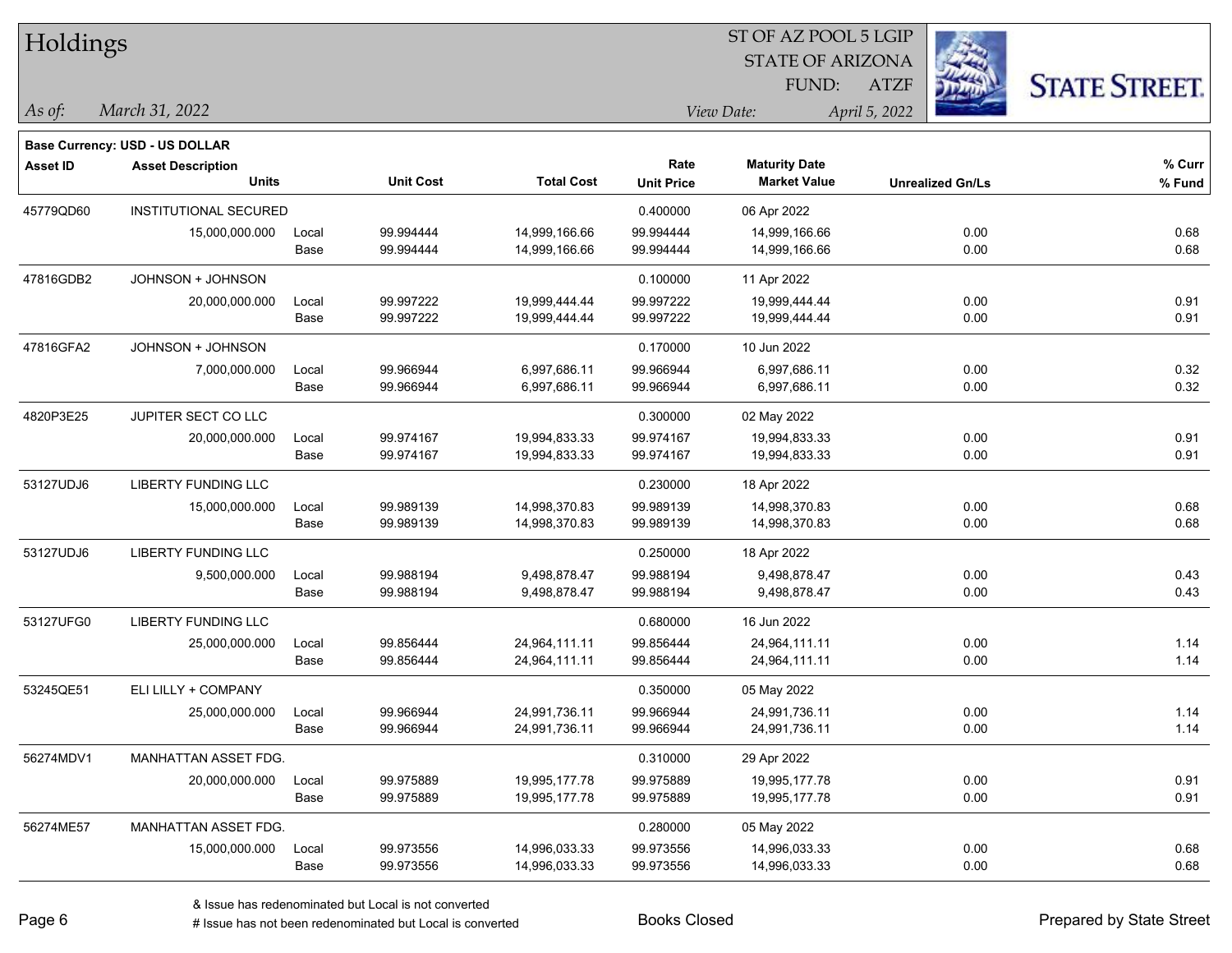|                 |                                       |       |                  |                   |                   | 51 OF AZ POOL 5 LGIP    |                         |                      |
|-----------------|---------------------------------------|-------|------------------|-------------------|-------------------|-------------------------|-------------------------|----------------------|
| Holdings        |                                       |       |                  |                   |                   | <b>STATE OF ARIZONA</b> | Ź.                      |                      |
|                 |                                       |       |                  |                   |                   | FUND:                   | <b>ATZF</b>             | <b>STATE STREET.</b> |
| As of:          | March 31, 2022                        |       |                  |                   |                   | View Date:              | April 5, 2022           |                      |
|                 | <b>Base Currency: USD - US DOLLAR</b> |       |                  |                   |                   |                         |                         |                      |
| <b>Asset ID</b> | <b>Asset Description</b>              |       |                  |                   | Rate              | <b>Maturity Date</b>    |                         | % Curr               |
|                 | <b>Units</b>                          |       | <b>Unit Cost</b> | <b>Total Cost</b> | <b>Unit Price</b> | <b>Market Value</b>     | <b>Unrealized Gn/Ls</b> | % Fund               |
| 56274MEX6       | <b>MANHATTAN ASSET FDG.</b>           |       |                  |                   | 0.570000          | 31 May 2022             |                         |                      |
|                 | 15,000,000.000                        | Local | 99.905000        | 14,985,750.00     | 99.905000         | 14,985,750.00           | 0.00                    | 0.68                 |
|                 |                                       | Base  | 99.905000        | 14,985,750.00     | 99.905000         | 14,985,750.00           | 0.00                    | 0.68                 |
| 57576KDT3       | MASSACHUSETTS MUT LIFE INS CO         |       |                  |                   | 0.350000          | 27 Apr 2022             |                         |                      |
|                 | 15,000,000.000                        | Local | 99.974722        | 14,996,208.33     | 99.974722         | 14,996,208.33           | 0.00                    | 0.68                 |
|                 |                                       | Base  | 99.974722        | 14,996,208.33     | 99.974722         | 14,996,208.33           | 0.00                    | 0.68                 |
| 59157UD49       | METLIFE SHORT TERM FDG                |       |                  |                   | 0.160000          | 04 Apr 2022             |                         |                      |
|                 | 15,000,000.000                        | Local | 99.998667        | 14,999,800.00     | 99.998667         | 14,999,800.00           | 0.00                    | 0.68                 |
|                 |                                       | Base  | 99.998667        | 14,999,800.00     | 99.998667         | 14,999,800.00           | 0.00                    | 0.68                 |
| 59157UDB3       | METLIFE SHORT TERM FDG                |       |                  |                   | 0.120000          | 11 Apr 2022             |                         |                      |
|                 | 10,000,000.000                        | Local | 99.996667        | 9,999,666.67      | 99.996667         | 9,999,666.67            | 0.00                    | 0.46                 |
|                 |                                       | Base  | 99.996667        | 9,999,666.67      | 99.996667         | 9,999,666.67            | 0.00                    | 0.46                 |
| 59157UEG1       | METLIFE SHORT TERM FDG                |       |                  |                   | 0.155000          | 16 May 2022             |                         |                      |
|                 | 10,000,000.000                        | Local | 99.980625        | 9,998,062.50      | 99.980625         | 9,998,062.50            | 0.00                    | 0.46                 |
|                 |                                       | Base  | 99.980625        | 9,998,062.50      | 99.980625         | 9,998,062.50            | 0.00                    | 0.46                 |
| 59157UG53       | METLIFE SHORT TERM FDG                |       |                  |                   | 0.570000          | 05 Jul 2022             |                         |                      |
|                 | 15,000,000.000                        | Local | 99.849583        | 14,977,437.50     | 99.849583         | 14,977,437.50           | 0.00                    | 0.68                 |
|                 |                                       | Base  | 99.849583        | 14,977,437.50     | 99.849583         | 14,977,437.50           | 0.00                    | 0.68                 |
| 62455BEQ4       | <b>MOUNTCLIFF</b>                     |       |                  |                   | 0.420000          | 24 May 2022             |                         |                      |
|                 | 15,000,000.000                        | Local | 99.938167        | 14,990,725.00     | 99.938167         | 14,990,725.00           | 0.00                    | 0.68                 |
|                 |                                       | Base  | 99.938167        | 14,990,725.00     | 99.938167         | 14,990,725.00           | 0.00                    | 0.68                 |
| 63307MDJ5       | NATIONAL BK OF CANAD                  |       |                  |                   | 0.160000          | 18 Apr 2022             |                         |                      |
|                 | 25,000,000.000                        | Local | 99.992444        | 24,998,111.11     | 99.992444         | 24,998,111.11           | 0.00                    | 1.14                 |
|                 |                                       | Base  | 99.992444        | 24,998,111.11     | 99.992444         | 24,998,111.11           | 0.00                    | 1.14                 |
| 63763QD12       | NATIONAL SECS CLEARING                |       |                  |                   | 0.430000          | 01 Apr 2022             |                         |                      |
|                 | 25,000,000.000                        | Local | 100.000000       | 25,000,000.00     | 100.000000        | 25,000,000.00           | 0.00                    | 1.14                 |
|                 |                                       | Base  | 100.000000       | 25,000,000.00     | 100.000000        | 25,000,000.00           | 0.00                    | 1.14                 |
| 63763QEB9       | NATIONAL SECS CLEARING                |       |                  |                   | 0.430000          | 11 May 2022             |                         |                      |
|                 | 25,000,000.000                        | Local | 99.952222        | 24,988,055.55     | 99.952222         | 24,988,055.55           | 0.00                    | 1.14                 |
|                 |                                       | Base  | 99.952222        | 24,988,055.55     | 99.952222         | 24,988,055.55           | 0.00                    | 1.14                 |

 $\overline{S}$   $\overline{S}$   $\overline{S}$   $\overline{S}$   $\overline{S}$   $\overline{S}$   $\overline{S}$   $\overline{S}$   $\overline{S}$   $\overline{S}$   $\overline{S}$   $\overline{S}$   $\overline{S}$   $\overline{S}$   $\overline{S}$   $\overline{S}$   $\overline{S}$   $\overline{S}$   $\overline{S}$   $\overline{S}$   $\overline{S}$   $\overline{S}$   $\overline{S}$   $\overline{S}$   $\overline{$ 

٦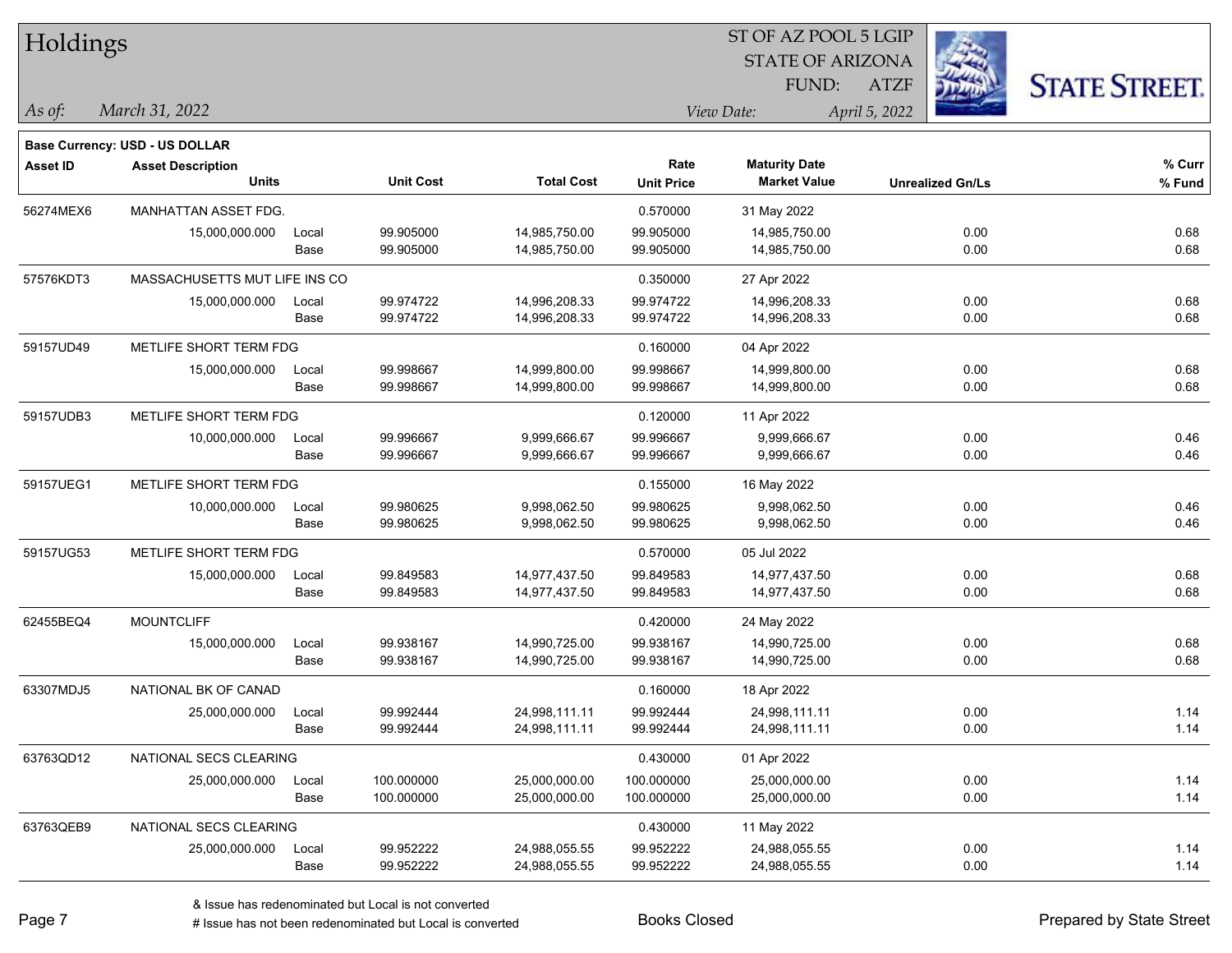| Holdings        |                                       |       |                  |                   |                   | ST OF AZ POOL 5 LGIP    |                         |                      |
|-----------------|---------------------------------------|-------|------------------|-------------------|-------------------|-------------------------|-------------------------|----------------------|
|                 |                                       |       |                  |                   |                   | <b>STATE OF ARIZONA</b> |                         |                      |
|                 |                                       |       |                  |                   |                   | FUND:                   | <b>ATZF</b>             | <b>STATE STREET.</b> |
| As of:          | March 31, 2022                        |       |                  |                   |                   | View Date:              | April 5, 2022           |                      |
|                 | <b>Base Currency: USD - US DOLLAR</b> |       |                  |                   |                   |                         |                         |                      |
| <b>Asset ID</b> | <b>Asset Description</b>              |       |                  |                   | Rate              | <b>Maturity Date</b>    |                         | % Curr               |
|                 | <b>Units</b>                          |       | <b>Unit Cost</b> | <b>Total Cost</b> | <b>Unit Price</b> | <b>Market Value</b>     | <b>Unrealized Gn/Ls</b> | % Fund               |
| 64106HE64       | <b>NESTLE FIN FRANCE S.</b>           |       |                  |                   | 0.380000          | 06 May 2022             |                         |                      |
|                 | 25,000,000.000                        | Local | 99.963056        | 24,990,763.89     | 99.963056         | 24,990,763.89           | 0.00                    | 1.14                 |
|                 |                                       | Base  | 99.963056        | 24,990,763.89     | 99.963056         | 24,990,763.89           | 0.00                    | 1.14                 |
| 64951XD58       | NEW YORK LFE CAP COR                  |       |                  |                   | 0.110000          | 05 Apr 2022             |                         |                      |
|                 | 10,000,000.000                        | Local | 99.998778        | 9,999,877.78      | 99.998778         | 9,999,877.78            | 0.00                    | 0.46                 |
|                 |                                       | Base  | 99.998778        | 9,999,877.78      | 99.998778         | 9,999,877.78            | 0.00                    | 0.46                 |
| 64951XE99       | NEW YORK LFE CAP COR                  |       |                  |                   | 0.210000          | 09 May 2022             |                         |                      |
|                 | 20,000,000.000                        | Local | 99.977833        | 19,995,566.67     | 99.977833         | 19,995,566.67           | 0.00                    | 0.91                 |
|                 |                                       | Base  | 99.977833        | 19,995,566.67     | 99.977833         | 19,995,566.67           | 0.00                    | 0.91                 |
| 64951XF64       | NEW YORK LFE CAP COR                  |       |                  |                   | 0.470000          | 06 Jun 2022             |                         |                      |
|                 | 15,000,000.000                        | Local | 99.913833        | 14,987,075.00     | 99.913833         | 14,987,075.00           | 0.00                    | 0.68                 |
|                 |                                       | Base  | 99.913833        | 14,987,075.00     | 99.913833         | 14,987,075.00           | 0.00                    | 0.68                 |
| 64951XFT4       | NEW YORK LFE CAP COR                  |       |                  |                   | 0.700000          | 27 Jun 2022             |                         |                      |
|                 | 9,513,000.000                         | Local | 99.830833        | 9,496,907.18      | 99.830833         | 9,496,907.18            | 0.00                    | 0.43                 |
|                 |                                       | Base  | 99.830833        | 9,496,907.18      | 99.830833         | 9,496,907.18            | 0.00                    | 0.43                 |
| 67983UEQ2       | OLD LINE FUNDING LLC                  |       |                  |                   | 0.500000          | 24 May 2022             |                         |                      |
|                 | 13,500,000.000                        | Local | 99.926389        | 13,490,062.50     | 99.926389         | 13,490,062.50           | 0.00                    | 0.62                 |
|                 |                                       | Base  | 99.926389        | 13,490,062.50     | 99.926389         | 13,490,062.50           | 0.00                    | 0.62                 |
| 67983UGF4       | OLD LINE FUNDING LLC                  |       |                  |                   | 1.150000          | 15 Jul 2022             |                         |                      |
|                 | 20,000,000.000                        | Local | 99.664583        | 19,932,916.67     | 99.664583         | 19,932,916.67           | 0.00                    | 0.91                 |
|                 |                                       | Base  | 99.664583        | 19,932,916.67     | 99.664583         | 19,932,916.67           | 0.00                    | 0.91                 |
| 74271UDS6       | PROCTOR GAMBLE AND CO                 |       |                  |                   | 0.180000          | 26 Apr 2022             |                         |                      |
|                 | 10,000,000.000                        | Local | 99.987500        | 9,998,750.00      | 99.987500         | 9,998,750.00            | 0.00                    | 0.46                 |
|                 |                                       | Base  | 99.987500        | 9,998,750.00      | 99.987500         | 9,998,750.00            | 0.00                    | 0.46                 |
| 74271UE48       | PROCTOR GAMBLE AND CO                 |       |                  |                   | 0.210000          | 04 May 2022             |                         |                      |
|                 | 15,000,000.000                        | Local | 99.980750        | 14,997,112.50     | 99.980750         | 14,997,112.50           | 0.00                    | 0.68                 |
|                 |                                       | Base  | 99.980750        | 14,997,112.50     | 99.980750         | 14,997,112.50           | 0.00                    | 0.68                 |
| 74271UF13       | PROCTOR GAMBLE AND CO                 |       |                  |                   | 0.410000          | 01 Jun 2022             |                         |                      |
|                 | 25,000,000.000                        | Local | 99.930528        | 24,982,631.95     | 99.930528         | 24,982,631.95           | 0.00                    | 1.14                 |
|                 |                                       | Base  | 99.930528        | 24,982,631.95     | 99.930528         | 24,982,631.95           | 0.00                    | 1.14                 |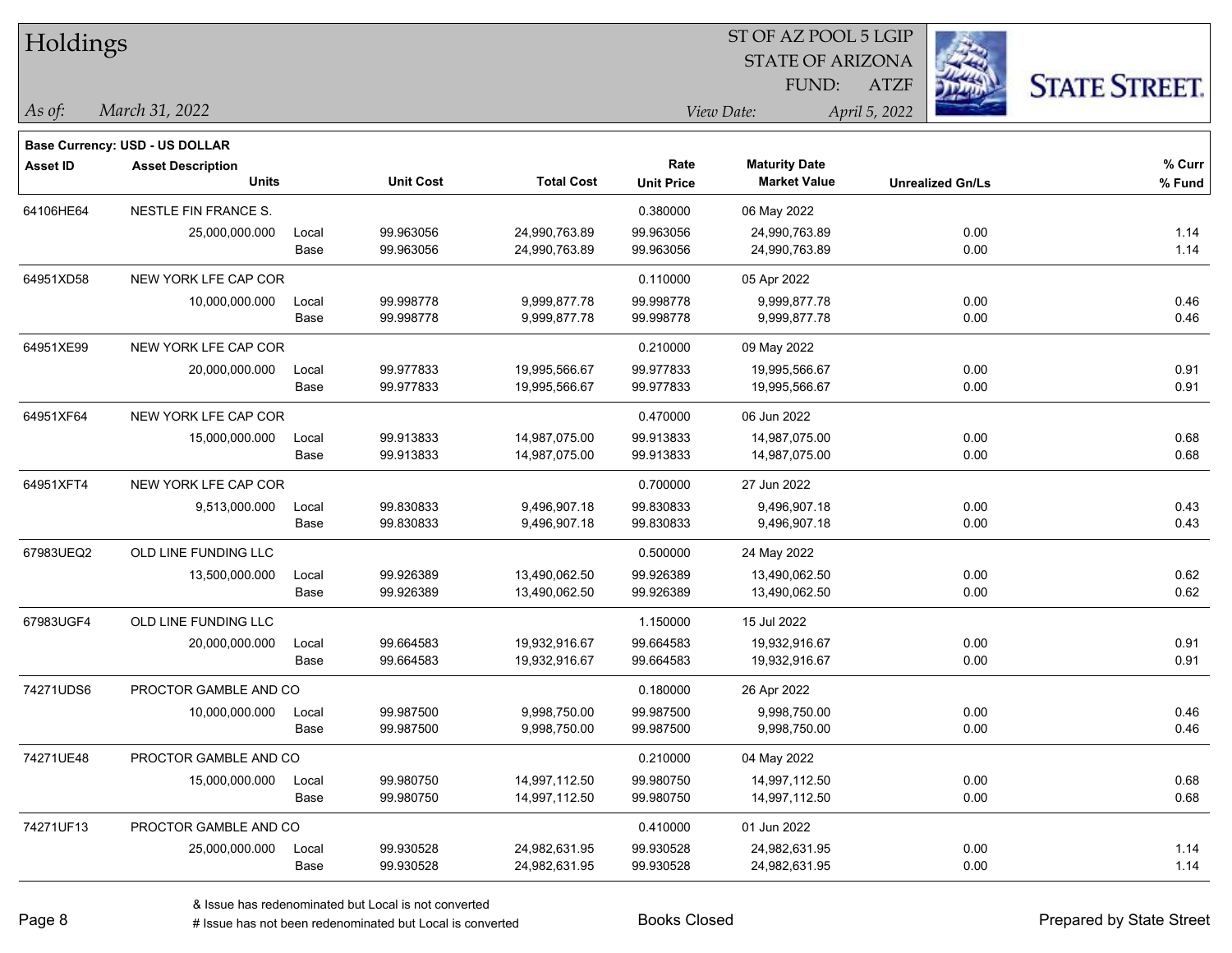| Holdings        |                                          |       |                        |                              |                           | 51 OF AZ POOL 5 LGIP<br><b>STATE OF ARIZONA</b> | Ż.                      |                      |
|-----------------|------------------------------------------|-------|------------------------|------------------------------|---------------------------|-------------------------------------------------|-------------------------|----------------------|
|                 |                                          |       |                        |                              |                           | FUND:                                           | <b>ATZF</b>             | <b>STATE STREET.</b> |
| As of:          | March 31, 2022                           |       |                        |                              |                           | View Date:                                      | April 5, 2022           |                      |
|                 | <b>Base Currency: USD - US DOLLAR</b>    |       |                        |                              |                           |                                                 |                         |                      |
| <b>Asset ID</b> | <b>Asset Description</b><br><b>Units</b> |       | <b>Unit Cost</b>       | <b>Total Cost</b>            | Rate<br><b>Unit Price</b> | <b>Maturity Date</b><br><b>Market Value</b>     | <b>Unrealized Gn/Ls</b> | % Curr<br>% Fund     |
| 77119ME94       | ROCHE HOLDING INC                        |       |                        |                              | 0.330000                  | 09 May 2022                                     |                         |                      |
|                 | 10,000,000.000                           | Local | 99.965167              | 9,996,516.66                 | 99.965167                 | 9,996,516.66                                    | 0.00                    | 0.46                 |
|                 |                                          | Base  | 99.965167              | 9,996,516.66                 | 99.965167                 | 9,996,516.66                                    | 0.00                    | 0.46                 |
| 78012U2C8       | ROYAL BK OF CANADA                       |       |                        |                              | 0.520000                  | 01 Dec 2022                                     |                         |                      |
|                 | 10,000,000.000                           | Local | 100.000000             | 10,000,000.00                | 100.000000                | 10,000,000.00                                   | 0.00                    | 0.46                 |
|                 |                                          | Base  | 100.000000             | 10,000,000.00                | 100.000000                | 10,000,000.00                                   | 0.00                    | 0.46                 |
| 78015M5F3       | ROYAL BK CDA                             |       |                        |                              | 0.450000                  | 22 Aug 2022                                     |                         |                      |
|                 | 20,000,000.000                           | Local | 100.000000             | 20,000,000.00                | 100.000000                | 20,000,000.00                                   | 0.00                    | 0.91                 |
|                 |                                          | Base  | 100.000000             | 20,000,000.00                | 100.000000                | 20,000,000.00                                   | 0.00                    | 0.91                 |
| 8085A3DC6       | <b>SCHWAB CHARLES CORP</b>               |       |                        |                              | 0.150000                  | 12 Apr 2022                                     |                         |                      |
|                 | 4,650,000.000                            | Local | 99.995417              | 4,649,786.88                 | 99.995417                 | 4,649,786.88                                    | 0.00                    | 0.21                 |
|                 |                                          | Base  | 99.995417              | 4,649,786.88                 | 99.995417                 | 4,649,786.88                                    | 0.00                    | 0.21                 |
| 82124MDF4       | SHEFFIELD RECEIVABLE                     |       |                        |                              | 0.340000                  | 15 Apr 2022                                     |                         |                      |
|                 | 25,000,000.000                           | Local | 99.986778              | 24,996,694.45                | 99.986778                 | 24,996,694.45                                   | 0.00                    | 1.14                 |
|                 |                                          | Base  | 99.986778              | 24,996,694.45                | 99.986778                 | 24,996,694.45                                   | 0.00                    | 1.14                 |
| 86563HE55       | SUMITOMO MITSUI TRUST NY                 |       |                        |                              | 0.240000                  | 05 May 2022                                     |                         |                      |
|                 | 15,000,000.000                           | Local | 99.977333              | 14,996,600.00                | 99.977333                 | 14,996,600.00                                   | 0.00                    | 0.68                 |
|                 |                                          | Base  | 99.977333              | 14,996,600.00                | 99.977333                 | 14,996,600.00                                   | 0.00                    | 0.68                 |
| 88602UD64       | THUNDER BAY FNDNG LLC                    |       |                        |                              | 0.150000                  | 06 Apr 2022                                     |                         |                      |
|                 | 15,000,000.000                           | Local | 99.997917              | 14,999,687.50                | 99.997917                 | 14,999,687.50                                   | 0.00                    | 0.68                 |
|                 |                                          | Base  | 99.997917              | 14,999,687.50                | 99.997917                 | 14,999,687.50                                   | 0.00                    | 0.68                 |
| 88602UE30       | THUNDER BAY FNDNG LLC                    |       |                        |                              | 0.200000                  | 03 May 2022                                     |                         |                      |
|                 | 10,000,000.000                           | Local | 99.982222              | 9,998,222.22                 | 99.982222                 | 9,998,222.22                                    | 0.00                    | 0.46                 |
|                 |                                          | Base  | 99.982222              | 9,998,222.22                 | 99.982222                 | 9,998,222.22                                    | 0.00                    | 0.46                 |
| 88602UG53       | THUNDER BAY FNDNG LLC                    |       |                        |                              | 0.770000                  | 05 Jul 2022                                     |                         |                      |
|                 | 25,000,000.000                           | Local | 99.796806              | 24,949,201.39                | 99.796806                 | 24,949,201.39                                   | 0.00                    | 1.14                 |
|                 |                                          | Base  | 99.796806              | 24,949,201.39                | 99.796806                 | 24,949,201.39                                   | 0.00                    | 1.14                 |
| 89119BD45       | <b>TORONTO DOMINION BANK</b>             |       |                        |                              | 0.220000                  | 04 Apr 2022                                     |                         |                      |
|                 | 10,000,000.000                           | Local | 99.998167<br>99.998167 | 9,999,816.66<br>9,999,816.66 | 99.998167<br>99.998167    | 9,999,816.66<br>9,999,816.66                    | 0.00<br>0.00            | 0.46<br>0.46         |
|                 |                                          | Base  |                        |                              |                           |                                                 |                         |                      |

 $ST$  OF AZ POOL 5 LGIP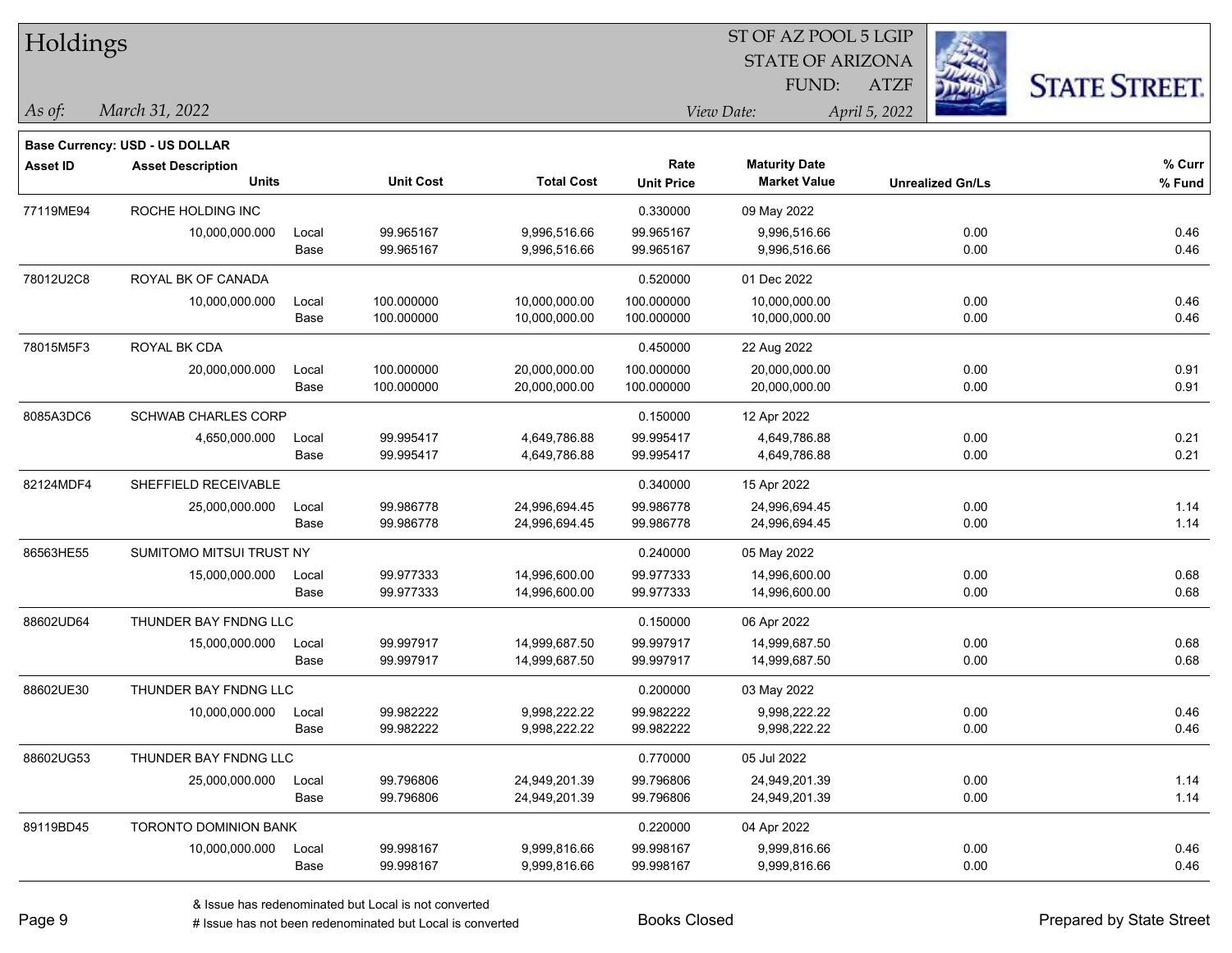| Holdings        |                                       |       |                  |                   |                   | ST OF AZ POOL 5 LGIP    |                         |                      |
|-----------------|---------------------------------------|-------|------------------|-------------------|-------------------|-------------------------|-------------------------|----------------------|
|                 |                                       |       |                  |                   |                   | <b>STATE OF ARIZONA</b> |                         |                      |
|                 |                                       |       |                  |                   |                   | FUND:                   | <b>ATZF</b>             | <b>STATE STREET.</b> |
| As of:          | March 31, 2022                        |       |                  |                   |                   | View Date:              | April 5, 2022           |                      |
|                 | <b>Base Currency: USD - US DOLLAR</b> |       |                  |                   |                   |                         |                         |                      |
| <b>Asset ID</b> | <b>Asset Description</b>              |       |                  |                   | Rate              | <b>Maturity Date</b>    |                         | % Curr               |
|                 | <b>Units</b>                          |       | <b>Unit Cost</b> | <b>Total Cost</b> | <b>Unit Price</b> | <b>Market Value</b>     | <b>Unrealized Gn/Ls</b> | % Fund               |
| 89119BE28       | TORONTO DOMINION BANK                 |       |                  |                   | 0.170000          | 02 May 2022             |                         |                      |
|                 | 10,000,000.000                        | Local | 99.985361        | 9,998,536.11      | 99.985361         | 9,998,536.11            | 0.00                    | 0.46                 |
|                 |                                       | Base  | 99.985361        | 9,998,536.11      | 99.985361         | 9,998,536.11            | 0.00                    | 0.46                 |
| 89119BFV3       | <b>TORONTO DOMINION BANK</b>          |       |                  |                   | 0.205000          | 29 Jun 2022             |                         |                      |
|                 | 7,500,000.000                         | Local | 99.949319        | 7,496,198.96      | 99.949319         | 7,496,198.96            | 0.00                    | 0.34                 |
|                 |                                       | Base  | 99.949319        | 7,496,198.96      | 99.949319         | 7,496,198.96            | 0.00                    | 0.34                 |
| 89233HF25       | <b>TOYOTA MOTOR CREDIT</b>            |       |                  |                   | 0.290000          | 02 Jun 2022             |                         |                      |
|                 | 25,000,000.000                        | Local | 99.950056        | 24,987,513.89     | 99.950056         | 24,987,513.89           | 0.00                    | 1.14                 |
|                 |                                       | Base  | 99.950056        | 24,987,513.89     | 99.950056         | 24,987,513.89           | 0.00                    | 1.14                 |
| 90328BER8       | USAA CAPITAL CORP                     |       |                  |                   | 0.440000          | 25 May 2022             |                         |                      |
|                 | 14,335,000.000                        | Local | 99.934000        | 14,325,538.90     | 99.934000         | 14,325,538.90           | 0.00                    | 0.65                 |
|                 |                                       | Base  | 99.934000        | 14,325,538.90     | 99.934000         | 14,325,538.90           | 0.00                    | 0.65                 |
| 91058UD18       | UNITED HEALTHCARE CO                  |       |                  |                   | 0.600000          | 01 Apr 2022             |                         |                      |
|                 | 15,000,000.000                        | Local | 100.000000       | 15,000,000.00     | 100.000000        | 15,000,000.00           | 0.00                    | 0.68                 |
|                 |                                       | Base  | 100.000000       | 15,000,000.00     | 100.000000        | 15,000,000.00           | 0.00                    | 0.68                 |
| 92646LD49       | <b>VICTORY RECEIVABLES</b>            |       |                  |                   | 0.200000          | 04 Apr 2022             |                         |                      |
|                 | 10,000,000.000                        | Local | 99.998333        | 9,999,833.33      | 99.998333         | 9,999,833.33            | 0.00                    | 0.46                 |
|                 |                                       | Base  | 99.998333        | 9,999,833.33      | 99.998333         | 9,999,833.33            | 0.00                    | 0.46                 |
| 92646LDK3       | VICTORY RECEIVABLES                   |       |                  |                   | 0.220000          | 19 Apr 2022             |                         |                      |
|                 | 20,000,000.000                        | Local | 99.989000        | 19,997,800.00     | 99.989000         | 19,997,800.00           | 0.00                    | 0.91                 |
|                 |                                       | Base  | 99.989000        | 19,997,800.00     | 99.989000         | 19,997,800.00           | 0.00                    | 0.91                 |
| 92646LEX4       | <b>VICTORY RECEIVABLES</b>            |       |                  |                   | 0.550000          | 31 May 2022             |                         |                      |
|                 | 20,000,000.000                        | Local | 99.908333        | 19,981,666.66     | 99.908333         | 19,981,666.66           | 0.00                    | 0.91                 |
|                 |                                       | Base  | 99.908333        | 19,981,666.66     | 99.908333         | 19,981,666.66           | 0.00                    | 0.91                 |
| 927WWR006       | TD SECURITIES TD SECURITIES           |       |                  |                   | 0.270000          | 01 Apr 2022             |                         |                      |
|                 | 150,000,000.000                       | Local | 100.000000       | 150,000,000.00    | 100.000000        | 150,000,000.00          | 0.00                    | 6.85                 |
|                 |                                       | Base  | 100.000000       | 150,000,000.00    | 100.000000        | 150,000,000.00          | 0.00                    | 6.85                 |
| 93114FDJ0       | WAL MART STORES INC                   |       |                  |                   | 0.370000          | 18 Apr 2022             |                         |                      |
|                 | 15,000,000.000                        | Local | 99.982528        | 14,997,379.16     | 99.982528         | 14,997,379.16           | 0.00                    | 0.68                 |
|                 |                                       | Base  | 99.982528        | 14,997,379.16     | 99.982528         | 14,997,379.16           | 0.00                    | 0.68                 |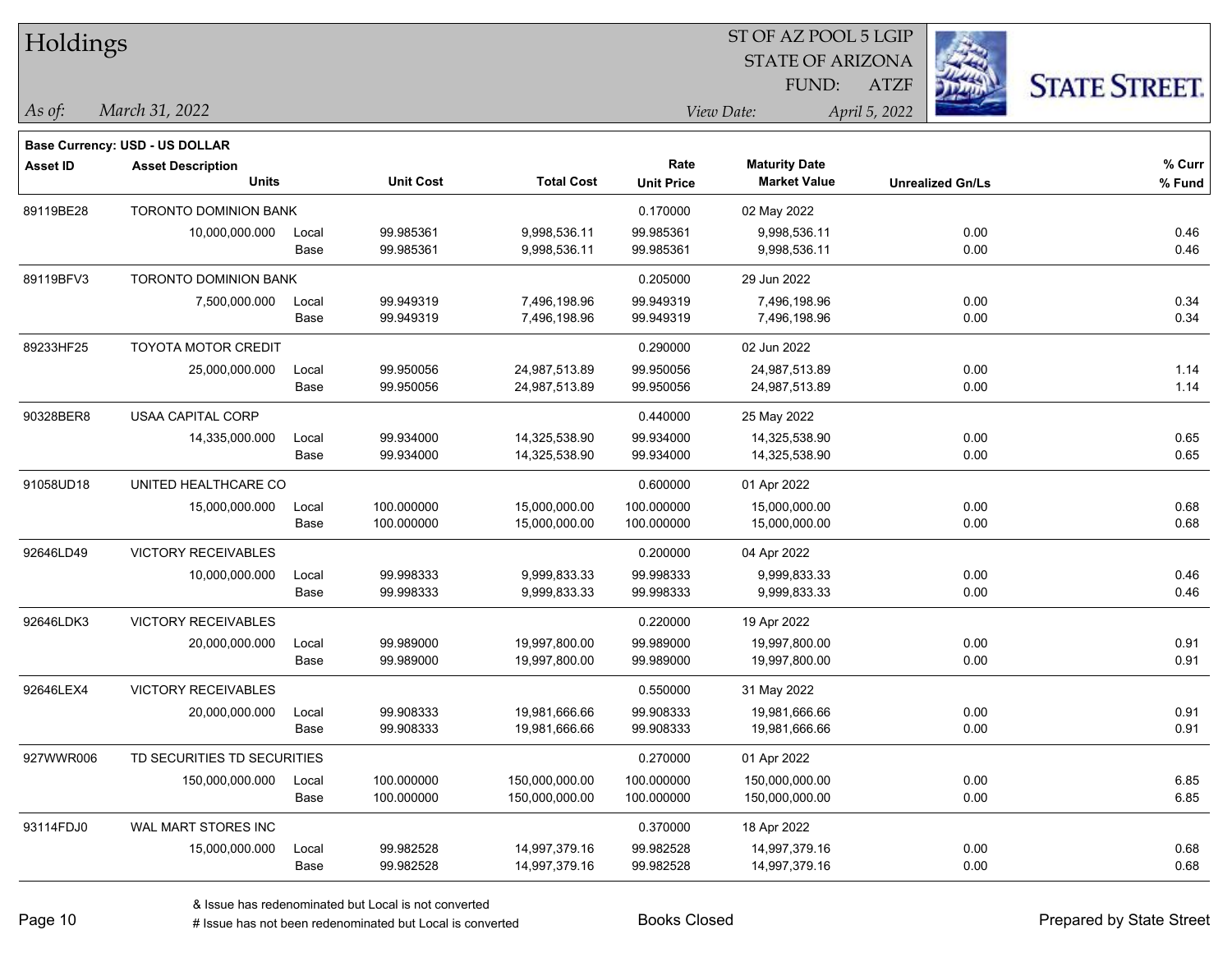| Holdings               |                                       |       |                                                      |                   |                   | ST OF AZ POOL 5 LGIP    |                         |                      |
|------------------------|---------------------------------------|-------|------------------------------------------------------|-------------------|-------------------|-------------------------|-------------------------|----------------------|
|                        |                                       |       |                                                      |                   |                   | <b>STATE OF ARIZONA</b> |                         |                      |
|                        |                                       |       |                                                      |                   |                   | FUND:                   | <b>ATZF</b>             | <b>STATE STREET.</b> |
| $\vert$ As of:         | March 31, 2022                        |       |                                                      |                   |                   | View Date:              | April 5, 2022           |                      |
|                        | <b>Base Currency: USD - US DOLLAR</b> |       |                                                      |                   |                   |                         |                         |                      |
| <b>Asset ID</b>        | <b>Asset Description</b>              |       |                                                      |                   | Rate              | <b>Maturity Date</b>    |                         | % Curr               |
|                        | <b>Units</b>                          |       | <b>Unit Cost</b>                                     | <b>Total Cost</b> | <b>Unit Price</b> | <b>Market Value</b>     | <b>Unrealized Gn/Ls</b> | % Fund               |
| 93114FDT8              | WAL MART STORES INC                   |       |                                                      |                   | 0.400000          | 27 Apr 2022             |                         |                      |
|                        | 25,000,000.000                        | Local | 99.971111                                            | 24,992,777.78     | 99.971111         | 24,992,777.78           | 0.00                    | 1.14                 |
|                        |                                       | Base  | 99.971111                                            | 24,992,777.78     | 99.971111         | 24,992,777.78           | 0.00                    | 1.14                 |
| 93114FE59              | WAL MART STORES INC                   |       |                                                      |                   | 0.360000          | 05 May 2022             |                         |                      |
|                        | 10,000,000.000                        | Local | 99.966000                                            | 9,996,600.00      | 99.966000         | 9,996,600.00            | 0.00                    | 0.46                 |
|                        |                                       | Base  | 99.966000                                            | 9,996,600.00      | 99.966000         | 9,996,600.00            | 0.00                    | 0.46                 |
| 9612C1EK9              | WESTPAC BANKING CORP.                 |       |                                                      |                   | 0.190000          | 19 May 2022             |                         |                      |
|                        | 15,000,000.000                        | Local | 99.974667                                            | 14,996,200.00     | 99.974667         | 14,996,200.00           | 0.00                    | 0.68                 |
|                        |                                       | Base  | 99.974667                                            | 14,996,200.00     | 99.974667         | 14,996,200.00           | 0.00                    | 0.68                 |
| 9612C1L13              | <b>WESTPAC BANKING CORP.</b>          |       |                                                      |                   | 0.340000          | 01 Nov 2022             |                         |                      |
|                        | 10,000,000.000                        | Local | 99.797889                                            | 9,979,788.89      | 99.797889         | 9,979,788.89            | 0.00                    | 0.46                 |
|                        |                                       | Base  | 99.797889                                            | 9,979,788.89      | 99.797889         | 9,979,788.89            | 0.00                    | 0.46                 |
| 96130AKF4              | WESTPAC BKING CORP N                  |       |                                                      |                   | 0.400000          | 15 Jul 2022             |                         |                      |
|                        | 15,000,000.000                        | Local | 100.000000                                           | 15,000,000.00     | 100.000000        | 15,000,000.00           | 0.00                    | 0.68                 |
|                        |                                       | Base  | 100.000000                                           | 15,000,000.00     | 100.000000        | 15,000,000.00           | 0.00                    | 0.68                 |
| 979QHR003              | SOUTH STREET REPO                     |       |                                                      |                   | 0.300000          | 01 Apr 2022             |                         |                      |
|                        | 49,377,023.930                        | Local | 100.000000                                           | 49,377,023.93     | 100.000000        | 49,377,023.93           | 0.00                    | 2.25                 |
|                        |                                       | Base  | 100.000000                                           | 49,377,023.93     | 100.000000        | 49,377,023.93           | 0.00                    | 2.25                 |
| 979QRC005              | <b>BANK OF AMERICA REPO</b>           |       |                                                      |                   | 0.260000          | 01 Apr 2022             |                         |                      |
|                        | 150,000,000.000                       | Local | 100.000000                                           | 150,000,000.00    | 100.000000        | 150,000,000.00          | 0.00                    | 6.85                 |
|                        |                                       | Base  | 100.000000                                           | 150,000,000.00    | 100.000000        | 150,000,000.00          | 0.00                    | 6.85                 |
| <b>US DOLLAR Total</b> |                                       |       |                                                      |                   |                   |                         |                         |                      |
|                        | 2,024,625,023.930                     | Local |                                                      | 2,023,764,071.95  |                   | 2,023,764,071.95        | 0.00                    | 92.41                |
|                        |                                       | Base  |                                                      | 2,023,764,071.95  |                   | 2,023,764,071.95        | 0.00                    | 92.41                |
|                        | <b>CASH EQUIVALENT Total</b>          |       |                                                      |                   |                   |                         |                         |                      |
|                        | 2,024,625,023.930                     | Base  |                                                      | 2,023,764,071.95  |                   | 2,023,764,071.95        | 0.00                    | 92.41                |
| <b>FIXED INCOME</b>    |                                       |       |                                                      |                   |                   |                         |                         |                      |
| <b>US DOLLAR</b>       |                                       |       |                                                      |                   |                   |                         | Exchange Rate:          | 1.000000             |
|                        |                                       |       | & Issue has redenominated but Local is not converted |                   |                   |                         |                         |                      |

# Issue has not been redenominated but Local is converted Books Closed Prepared by State Street

٦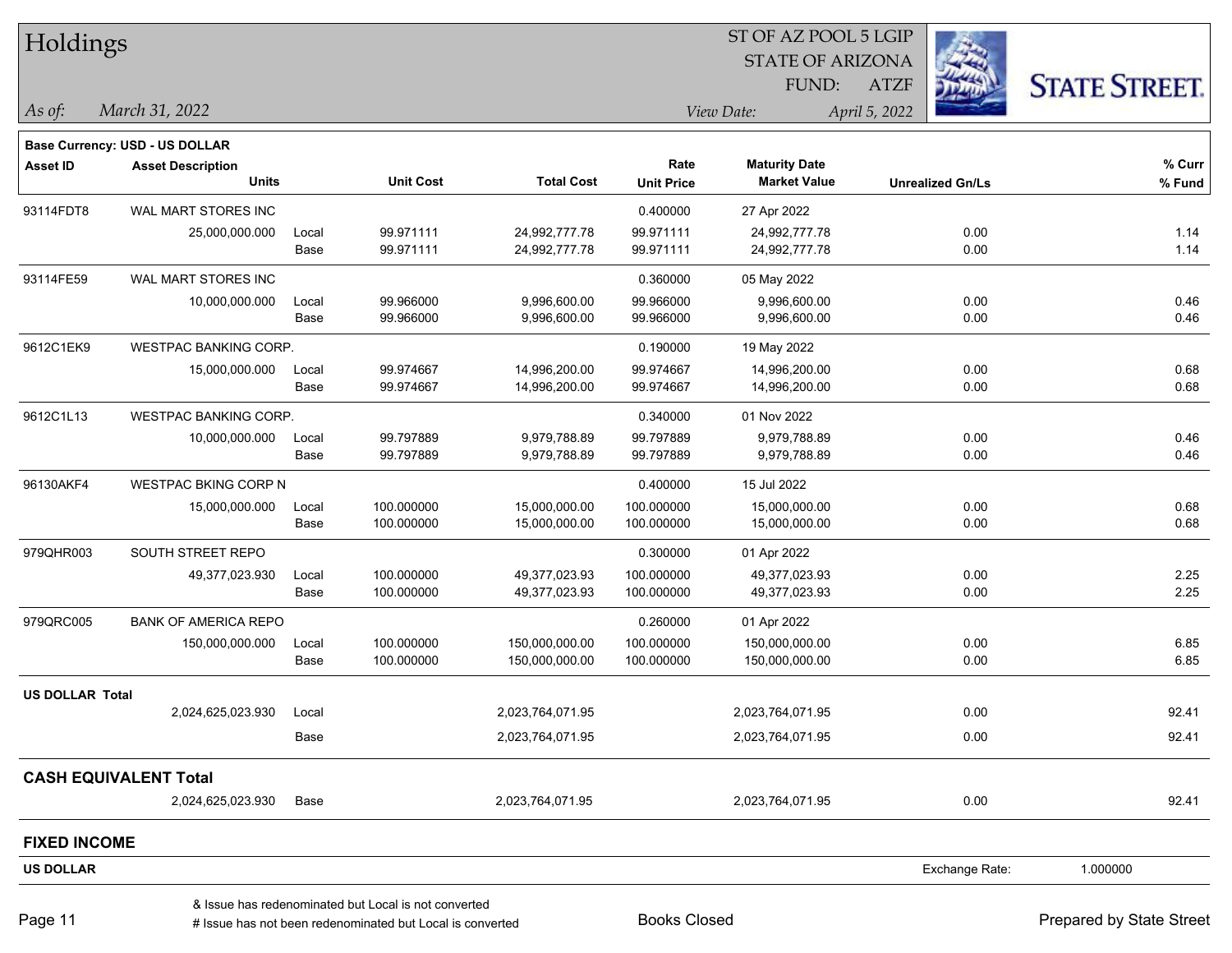| Holdings       |                                         |       |                  |                   | SI OF AZ POOL 5 LGIP |                         |                         |                      |  |  |
|----------------|-----------------------------------------|-------|------------------|-------------------|----------------------|-------------------------|-------------------------|----------------------|--|--|
|                |                                         |       |                  |                   |                      | <b>STATE OF ARIZONA</b> |                         |                      |  |  |
|                |                                         |       |                  |                   |                      | FUND:                   | <b>ATZF</b>             | <b>STATE STREET.</b> |  |  |
| As of:         | March 31, 2022                          |       |                  |                   |                      | View Date:              | April 5, 2022           |                      |  |  |
|                |                                         |       |                  |                   |                      |                         |                         |                      |  |  |
|                | Base Currency: USD - US DOLLAR          |       |                  |                   |                      |                         |                         |                      |  |  |
| Asset ID       | <b>Asset Description</b>                |       |                  |                   | Rate                 | <b>Maturity Date</b>    |                         | % Curr               |  |  |
|                | <b>Units</b>                            |       | <b>Unit Cost</b> | <b>Total Cost</b> | <b>Unit Price</b>    | <b>Market Value</b>     | <b>Unrealized Gn/Ls</b> | % Fund               |  |  |
| 05601XAA7      | BMW VEHICLE LEASE TRUST BMWLT 2022 1 A1 |       |                  |                   | 0.236540             | 25 Jan 2023             |                         |                      |  |  |
|                | 5,494,747.670                           | Local | 100.000000       | 5,494,747.67      | 99.889480            | 5,488,674.87            | $-6,072.80$             | 0.25                 |  |  |
| Original Face: | 15,000,000.000                          | Base  | 100.000000       | 5,494,747.67      | 99.889480            | 5,488,674.87            | $-6,072.80$             | 0.25                 |  |  |
| 912796G45      | TREASURY BILL 04/22 0.00000             |       |                  |                   |                      | 21 Apr 2022             |                         |                      |  |  |
|                | 10,000,000.000                          | Local | 99.992556        | 9,999,255.56      | 99.992917            | 9,999,291.70            | 36.14                   | 0.46                 |  |  |
|                |                                         | Base  | 99.992556        | 9,999,255.56      | 99.992917            | 9,999,291.70            | 36.14                   | 0.46                 |  |  |
| 912796H44      | TREASURY BILL 05/22 0.00000             |       |                  |                   |                      | 19 May 2022             |                         |                      |  |  |
|                | 10,000,000.000                          | Local | 99.943467        | 9,994,346.65      | 99.967333            | 9,996,733.30            | 2,386.65                | 0.46                 |  |  |
|                |                                         | Base  | 99.943467        | 9,994,346.65      | 99.967333            | 9,996,733.30            | 2,386.65                | 0.46                 |  |  |
| 912796J42      | TREASURY BILL 06/22 0.00000             |       |                  |                   |                      | 16 Jun 2022             |                         |                      |  |  |
|                | 10,000,000.000                          | Local | 99.909223        | 9,990,922.26      | 99.912653            | 9,991,265.30            | 343.04                  | 0.46                 |  |  |
|                |                                         | Base  | 99.909223        | 9,990,922.26      | 99.912653            | 9,991,265.30            | 343.04                  | 0.46                 |  |  |
| 912796M89      | TREASURY BILL 10/22 0.00000             |       |                  |                   | 0.010000             | 06 Oct 2022             |                         |                      |  |  |
|                | 10,000,000.000                          | Local | 99.956656        | 9,995,665.57      | 99.462633            | 9,946,263.30            | $-49,402.27$            | 0.45                 |  |  |
|                |                                         | Base  | 99.956656        | 9,995,665.57      | 99.462633            | 9,946,263.30            | -49,402.27              | 0.45                 |  |  |
| 912796N47      | TREASURY BILL 04/22 0.00000             |       |                  |                   | 0.010000             | 07 Apr 2022             |                         |                      |  |  |
|                | 20,000,000.000                          | Local | 99.998571        | 19,999,714.17     | 99.997583            | 19,999,516.60           | $-197.57$               | 0.91                 |  |  |
|                |                                         | Base  | 99.998571        | 19,999,714.17     | 99.997583            | 19,999,516.60           | $-197.57$               | 0.91                 |  |  |
| 912796N96      | TREASURY BILL 11/22 0.00000             |       |                  |                   | 0.010000             | 03 Nov 2022             |                         |                      |  |  |
|                | 10,000,000.000                          | Local | 99.904000        | 9,990,399.99      | 99.398900            | 9,939,890.00            | $-50,509.99$            | 0.45                 |  |  |
|                |                                         | Base  | 99.904000        | 9,990,399.99      | 99.398900            | 9,939,890.00            | $-50,509.99$            | 0.45                 |  |  |
| 912796P29      | TREASURY BILL 04/22 0.00000             |       |                  |                   | 0.010000             | 14 Apr 2022             |                         |                      |  |  |
|                | 20,000,000.000                          | Local | 99.995748        | 19,999,149.59     | 99.994042            | 19,998,808.40           | $-341.19$               | 0.91                 |  |  |
|                |                                         | Base  | 99.995748        | 19,999,149.59     | 99.994042            | 19,998,808.40           | $-341.19$               | 0.91                 |  |  |
| 912796Q28      | TREASURY BILL 05/22 0.00000             |       |                  |                   |                      | 12 May 2022             |                         |                      |  |  |
|                | 10,000,000.000                          | Local | 99.967656        | 9,996,765.55      | 99.977222            | 9,997,722.20            | 956.65                  | 0.46                 |  |  |
|                |                                         | Base  | 99.967656        | 9,996,765.55      | 99.977222            | 9,997,722.20            | 956.65                  | 0.46                 |  |  |
| 912796T82      | TREASURY BILL 04/22 0.00000             |       |                  |                   |                      | 12 Apr 2022             |                         |                      |  |  |
|                | 10,000,000.000                          | Local | 99.994164        | 9,999,416.39      | 99.995569            | 9,999,556.90            | 140.51                  | 0.46                 |  |  |
|                |                                         | Base  | 99.994164        | 9,999,416.39      | 99.995569            | 9,999,556.90            | 140.51                  | 0.46                 |  |  |

 $\overline{S}$   $\overline{S}$   $\overline{S}$   $\overline{S}$   $\overline{S}$   $\overline{S}$   $\overline{S}$   $\overline{S}$   $\overline{S}$   $\overline{S}$   $\overline{S}$   $\overline{S}$   $\overline{S}$   $\overline{S}$   $\overline{S}$   $\overline{S}$   $\overline{S}$   $\overline{S}$   $\overline{S}$   $\overline{S}$   $\overline{S}$   $\overline{S}$   $\overline{S}$   $\overline{S}$   $\overline{$ 

٦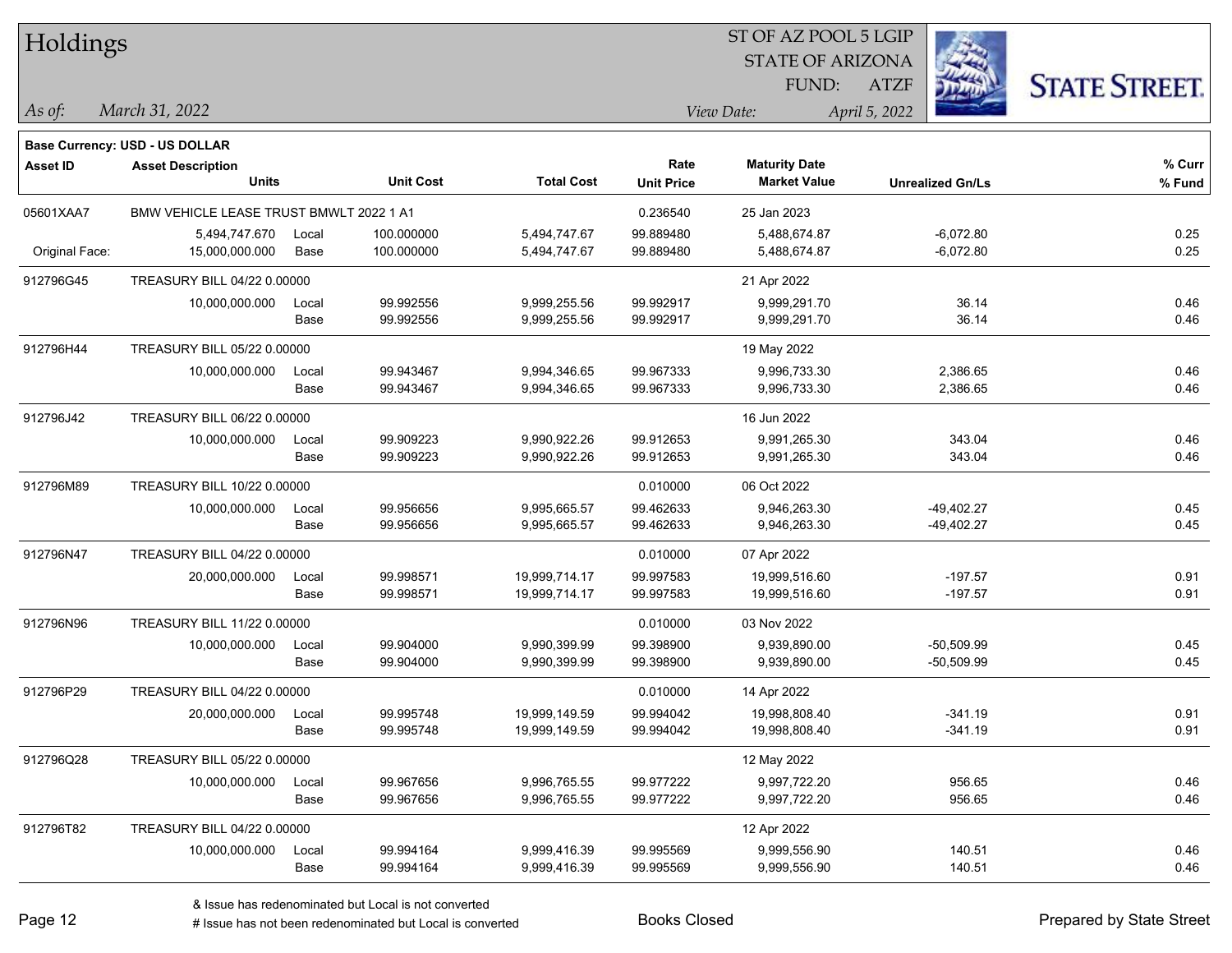| Holdings                  |                                               |       |                  |                   |                   | ST OF AZ POOL 5 LGIP    |                         |                      |
|---------------------------|-----------------------------------------------|-------|------------------|-------------------|-------------------|-------------------------|-------------------------|----------------------|
|                           |                                               |       |                  |                   |                   | <b>STATE OF ARIZONA</b> |                         |                      |
|                           |                                               |       |                  |                   |                   | FUND:                   | <b>ATZF</b>             | <b>STATE STREET.</b> |
| As of:                    | March 31, 2022                                |       |                  |                   |                   | View Date:              | April 5, 2022           |                      |
|                           | Base Currency: USD - US DOLLAR                |       |                  |                   |                   |                         |                         |                      |
| <b>Asset ID</b>           | <b>Asset Description</b>                      |       |                  |                   | Rate              | <b>Maturity Date</b>    |                         | % Curr               |
|                           | <b>Units</b>                                  |       | <b>Unit Cost</b> | <b>Total Cost</b> | <b>Unit Price</b> | <b>Market Value</b>     | <b>Unrealized Gn/Ls</b> | % Fund               |
| 912796U23                 | TREASURY BILL 04/22 0.00000                   |       |                  |                   |                   | 26 Apr 2022             |                         |                      |
|                           | 10,000,000.000                                | Local | 99.992708        | 9,999,270.83      | 99.991146         | 9,999,114.60            | $-156.23$               | 0.46                 |
|                           |                                               | Base  | 99.992708        | 9,999,270.83      | 99.991146         | 9,999,114.60            | $-156.23$               | 0.46                 |
| 912796V30                 | TREASURY BILL 05/22 0.00000                   |       |                  |                   |                   | 31 May 2022             |                         |                      |
|                           | 20,000,000.000                                | Local | 99.950817        | 19,990,163.33     | 99.942533         | 19,988,506.60           | $-1,656.73$             | 0.91                 |
|                           |                                               | Base  | 99.950817        | 19,990,163.33     | 99.942533         | 19,988,506.60           | $-1,656.73$             | 0.91                 |
| 912796V97                 | CASH MGMT BILL 06/22 0.00000                  |       |                  |                   |                   | 14 Jun 2022             |                         |                      |
|                           | 10,000,000.000                                | Local | 99.911611        | 9,991,161.11      | 99.917778         | 9,991,777.80            | 616.69                  | 0.46                 |
|                           |                                               | Base  | 99.911611        | 9,991,161.11      | 99.917778         | 9,991,777.80            | 616.69                  | 0.46                 |
| 91282CAG6                 | US TREASURY N/B 08/22 0.125                   |       |                  |                   | 0.125000          | 31 Aug 2022             |                         |                      |
|                           | 10,000,000.000                                | Local | 100.004722       | 10,000,472.17     | 99.679688         | 9,967,968.80            | $-32,503.37$            | 0.46                 |
|                           |                                               | Base  | 100.004722       | 10,000,472.17     | 99.679688         | 9,967,968.80            | $-32,503.37$            | 0.46                 |
| 92868KAA1                 | VOLKSWAGEN AUTO LOAN ENHANCED VALET 2021 1 A1 |       |                  |                   | 0.159460          | 21 Nov 2022             |                         |                      |
|                           | 918,770.100                                   | Local | 100.000000       | 918,770.10        | 99.955220         | 918,358.67              | $-411.43$               | 0.04                 |
| Original Face:            | 9,000,000.000                                 | Base  | 100.000000       | 918,770.10        | 99.955220         | 918,358.67              | $-411.43$               | 0.04                 |
| <b>US DOLLAR Total</b>    |                                               |       |                  |                   |                   |                         |                         |                      |
|                           | 166,413,517.770                               | Local |                  | 166,360,220.94    |                   | 166,223,449.04          | $-136,771.90$           | 7.59                 |
| Original Face:            | 24,000,000.000                                | Base  |                  | 166,360,220.94    |                   | 166,223,449.04          | $-136,771.90$           | 7.59                 |
| <b>FIXED INCOME Total</b> |                                               |       |                  |                   |                   |                         |                         |                      |
|                           | 166,413,517.770                               | Base  |                  | 166,360,220.94    |                   | 166,223,449.04          | $-136,771.90$           | 7.59                 |
| Original Face:            | 24,000,000.000                                |       |                  |                   |                   |                         |                         |                      |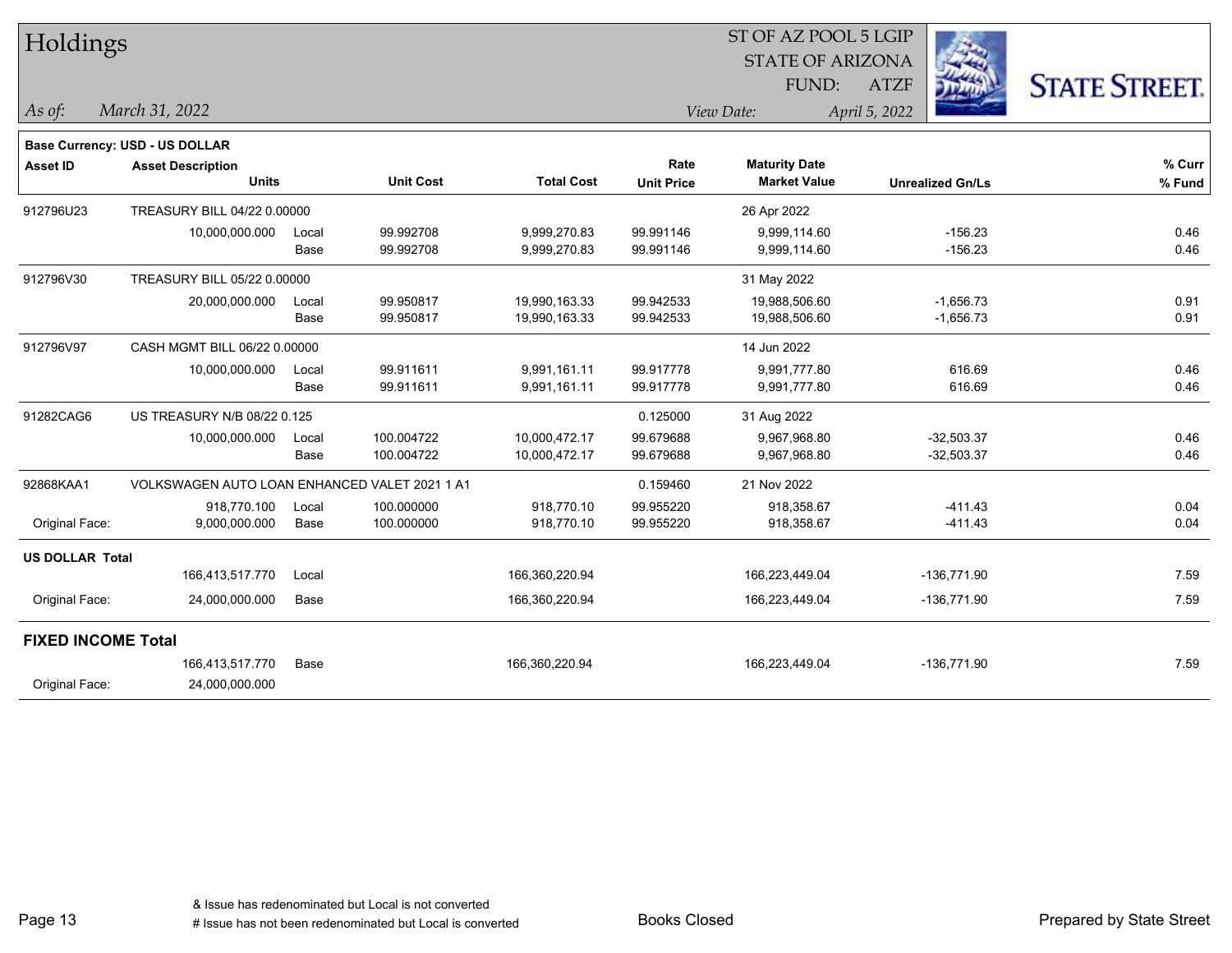| Holdings          |                                       |      |                  | ST OF AZ POOL 5 LGIP<br><b>STATE OF ARIZONA</b> |                   |                      |               |                         |                      |
|-------------------|---------------------------------------|------|------------------|-------------------------------------------------|-------------------|----------------------|---------------|-------------------------|----------------------|
|                   |                                       |      |                  |                                                 |                   | FUND:                | <b>ATZF</b>   |                         | <b>STATE STREET.</b> |
| $\vert$ As of:    | March 31, 2022                        |      |                  |                                                 |                   | View Date:           | April 5, 2022 |                         |                      |
|                   | <b>Base Currency: USD - US DOLLAR</b> |      |                  |                                                 |                   |                      |               |                         |                      |
| Asset ID          | <b>Asset Description</b>              |      |                  |                                                 | Rate              | <b>Maturity Date</b> |               |                         | % Curr               |
|                   | <b>Units</b>                          |      | <b>Unit Cost</b> | <b>Total Cost</b>                               | <b>Unit Price</b> | <b>Market Value</b>  |               | <b>Unrealized Gn/Ls</b> | % Fund               |
| <b>FUND Total</b> |                                       |      |                  |                                                 |                   |                      |               |                         |                      |
|                   | 2,191,038,541.700                     | Base |                  | 2,190,124,292.89                                |                   | 2,189,987,520.99     |               | -136,771.90             | 100.00               |
| Original Face:    | 24,000,000.000                        |      |                  |                                                 |                   |                      |               |                         |                      |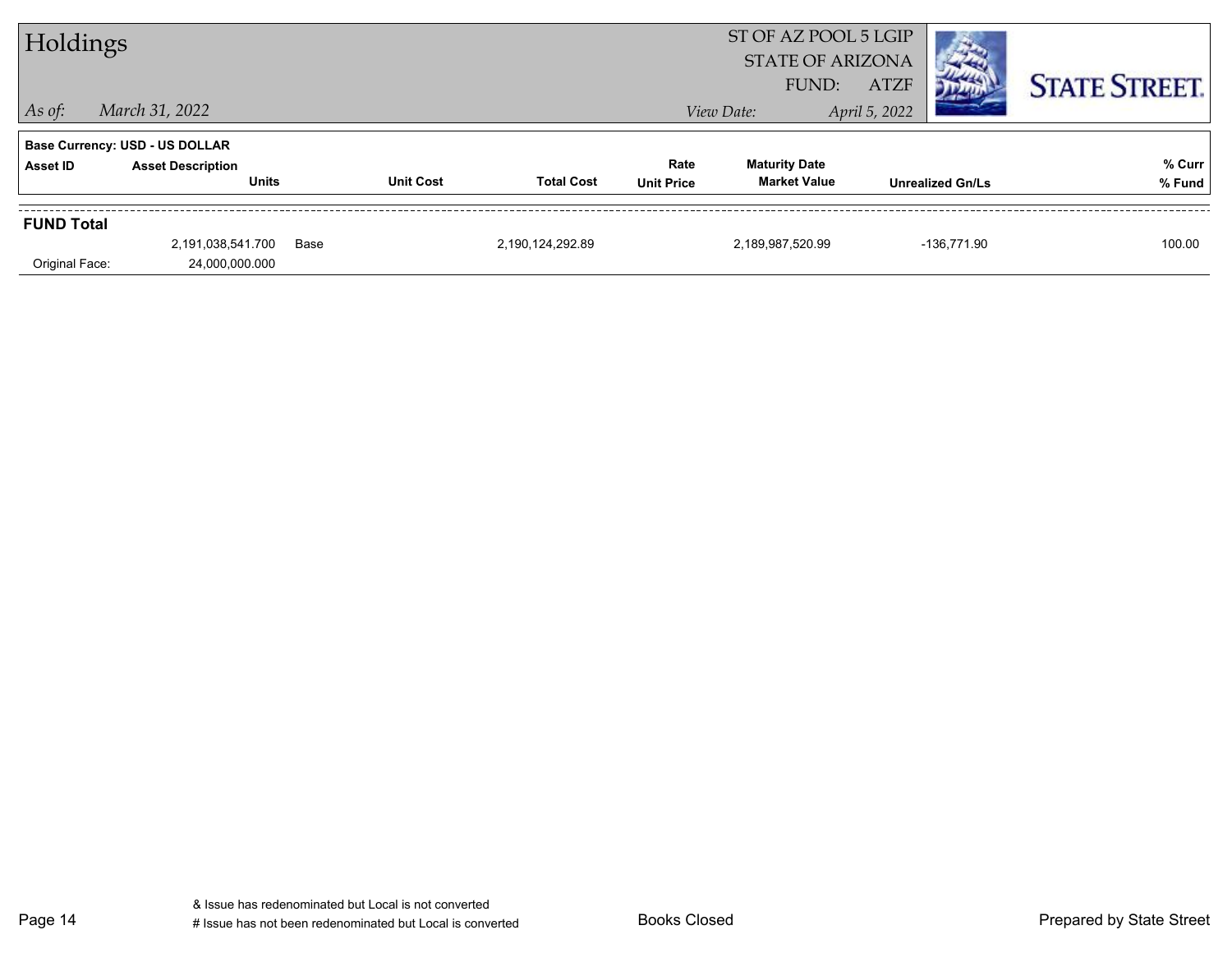## Holdings

## Currency Summary

*As of: March 31, 2022*

## ST OF AZ POOL 5 LGIP STATE OF ARIZONAATZF FUND:



*View Date:April 5, 2022*

| Dase Ourlelicy.00D - 00 DOLLAR | <b>Units</b>      |       | <b>Total Cost</b> |                     | % Currency |                         | <b>Unreal Curr Gn/Ls</b> |                           |
|--------------------------------|-------------------|-------|-------------------|---------------------|------------|-------------------------|--------------------------|---------------------------|
|                                |                   |       |                   | <b>Market Value</b> | % Fund     | <b>Unreal Sec Gn/Ls</b> |                          | <b>Total Unreal Gn/Ls</b> |
| <b>US DOLLAR</b>               |                   |       |                   |                     |            |                         | Exchange Rate:           | 1.000000                  |
| <b>CASH EQUIVALENT</b>         |                   |       |                   |                     |            |                         |                          |                           |
|                                | 2,024,625,023.930 | Local | 2,023,764,071.95  | 2,023,764,071.95    | 92.41      | 0.00                    |                          | 0.00                      |
|                                |                   | Base  | 2,023,764,071.95  | 2,023,764,071.95    | 92.41      | 0.00                    | 0.00                     | 0.00                      |
| <b>FIXED INCOME</b>            |                   |       |                   |                     |            |                         |                          |                           |
|                                | 166,413,517.770   | Local | 166,360,220.94    | 166,223,449.04      | 7.59       | $-136,771.90$           |                          | $-136,771.90$             |
| Original Face:                 | 24,000,000.000    | Base  | 166,360,220.94    | 166,223,449.04      | 7.59       | -136,771.90             | 0.00                     | $-136,771.90$             |
| <b>US DOLLAR Total</b>         |                   |       |                   |                     |            |                         |                          |                           |
|                                | 2,191,038,541.700 | Local | 2,190,124,292.89  | 2,189,987,520.99    | 100.00     | $-136,771.90$           |                          | $-136,771.90$             |
| Original Face:                 | 24,000,000.000    | Base  | 2,190,124,292.89  | 2,189,987,520.99    | 100.00     | $-136,771.90$           | 0.00                     | $-136,771.90$             |
| <b>FUND Total</b>              |                   |       |                   |                     |            |                         |                          |                           |
|                                | 2,191,038,541.700 | Base  | 2,190,124,292.89  | 2,189,987,520.99    | 100.00     | $-136,771.90$           | 0.00                     | -136,771.90               |
| Original Face:                 | 24,000,000.000    |       |                   |                     |            |                         |                          |                           |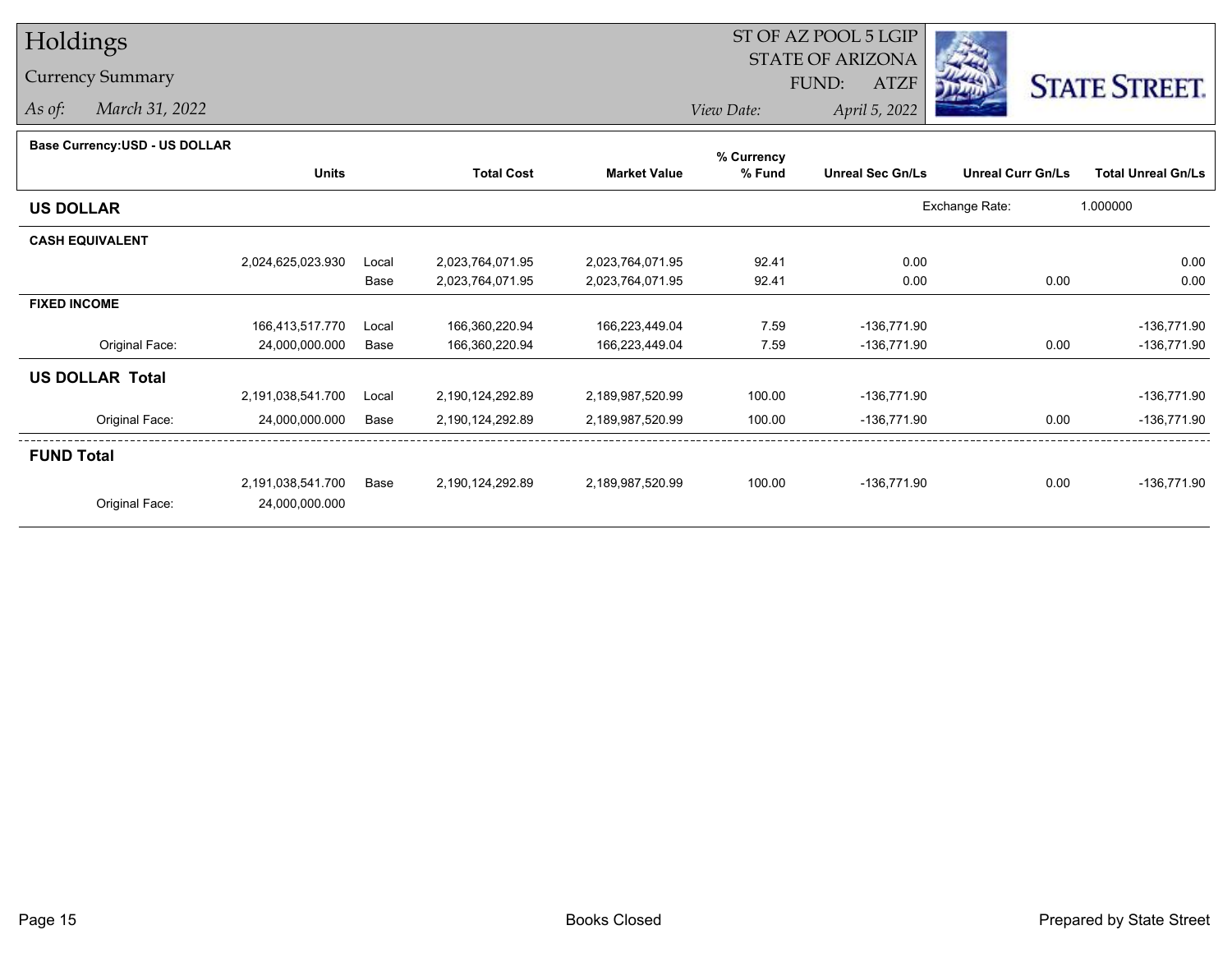| Holdings         |                                                   |                   |                     | ST OF AZ POOL 5 LGIP |                                                 |                          |                           |
|------------------|---------------------------------------------------|-------------------|---------------------|----------------------|-------------------------------------------------|--------------------------|---------------------------|
|                  | <b>Asset Summary</b>                              |                   |                     |                      | <b>STATE OF ARIZONA</b><br>FUND:<br><b>ATZF</b> |                          | <b>STATE STREET.</b>      |
| As of:           | March 31, 2022                                    |                   |                     | View Date:           | April 5, 2022                                   |                          |                           |
|                  | Base Currency: USD - US DOLLAR                    |                   |                     |                      |                                                 |                          |                           |
|                  | <b>Units</b>                                      | <b>Total Cost</b> | <b>Market Value</b> | % Fund               | <b>Unreal Sec Gn/Ls</b>                         | <b>Unreal Curr Gn/Ls</b> | <b>Total Unreal Gn/Ls</b> |
|                  | <b>CASH EQUIVALENT</b>                            |                   |                     |                      |                                                 |                          |                           |
| <b>US DOLLAR</b> |                                                   |                   |                     |                      |                                                 |                          |                           |
|                  | 2,024,625,023.930                                 | 2,023,764,071.95  | 2,023,764,071.95    | 92.41                | 0.00                                            | 0.00                     | 0.00                      |
|                  | <b>CASH EQUIVALENT Total</b><br>2,024,625,023.930 | 2,023,764,071.95  | 2,023,764,071.95    | 92.41                | 0.00                                            | 0.00                     | 0.00                      |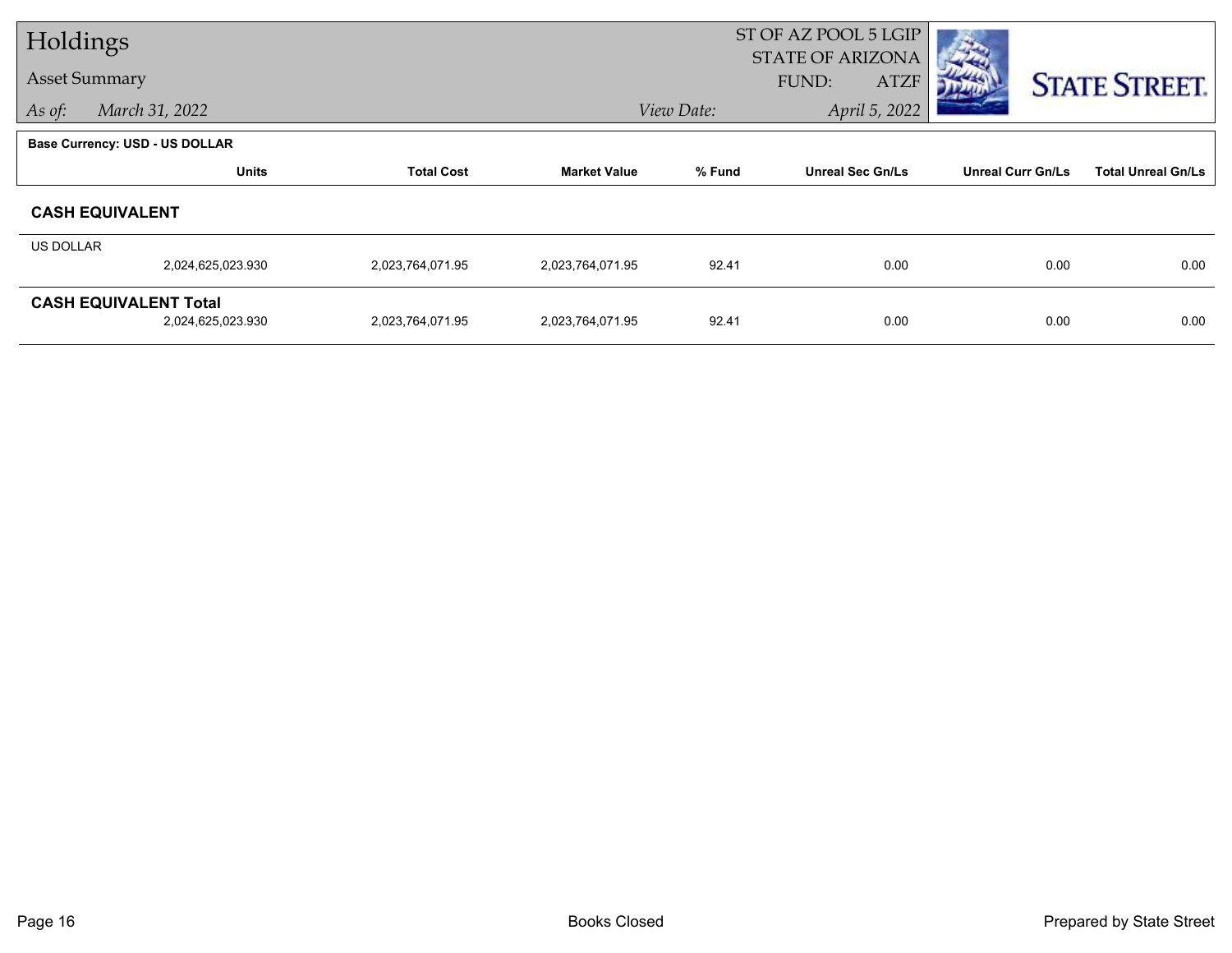| Holdings  |                                       |                   |                     | ST OF AZ POOL 5 LGIP        |                                                 |                          |                           |
|-----------|---------------------------------------|-------------------|---------------------|-----------------------------|-------------------------------------------------|--------------------------|---------------------------|
|           | <b>Asset Summary</b>                  |                   |                     |                             | <b>STATE OF ARIZONA</b><br><b>ATZF</b><br>FUND: |                          | <b>STATE STREET.</b>      |
| As of:    | March 31, 2022                        |                   |                     | April 5, 2022<br>View Date: |                                                 |                          |                           |
|           | <b>Base Currency: USD - US DOLLAR</b> |                   |                     |                             |                                                 |                          |                           |
|           | <b>Units</b>                          | <b>Total Cost</b> | <b>Market Value</b> | % Fund                      | <b>Unreal Sec Gn/Ls</b>                         | <b>Unreal Curr Gn/Ls</b> | <b>Total Unreal Gn/Ls</b> |
|           | <b>FIXED INCOME</b>                   |                   |                     |                             |                                                 |                          |                           |
| US DOLLAR |                                       |                   |                     |                             |                                                 |                          |                           |
|           | 166,413,517.770                       | 166,360,220.94    | 166,223,449.04      | 7.59                        | $-136,771.90$                                   | 0.00                     | $-136,771.90$             |
|           | <b>FIXED INCOME Total</b>             |                   |                     |                             |                                                 |                          |                           |
|           | 166,413,517.770                       | 166,360,220.94    | 166,223,449.04      | 7.59                        | $-136,771.90$                                   | 0.00                     | $-136,771.90$             |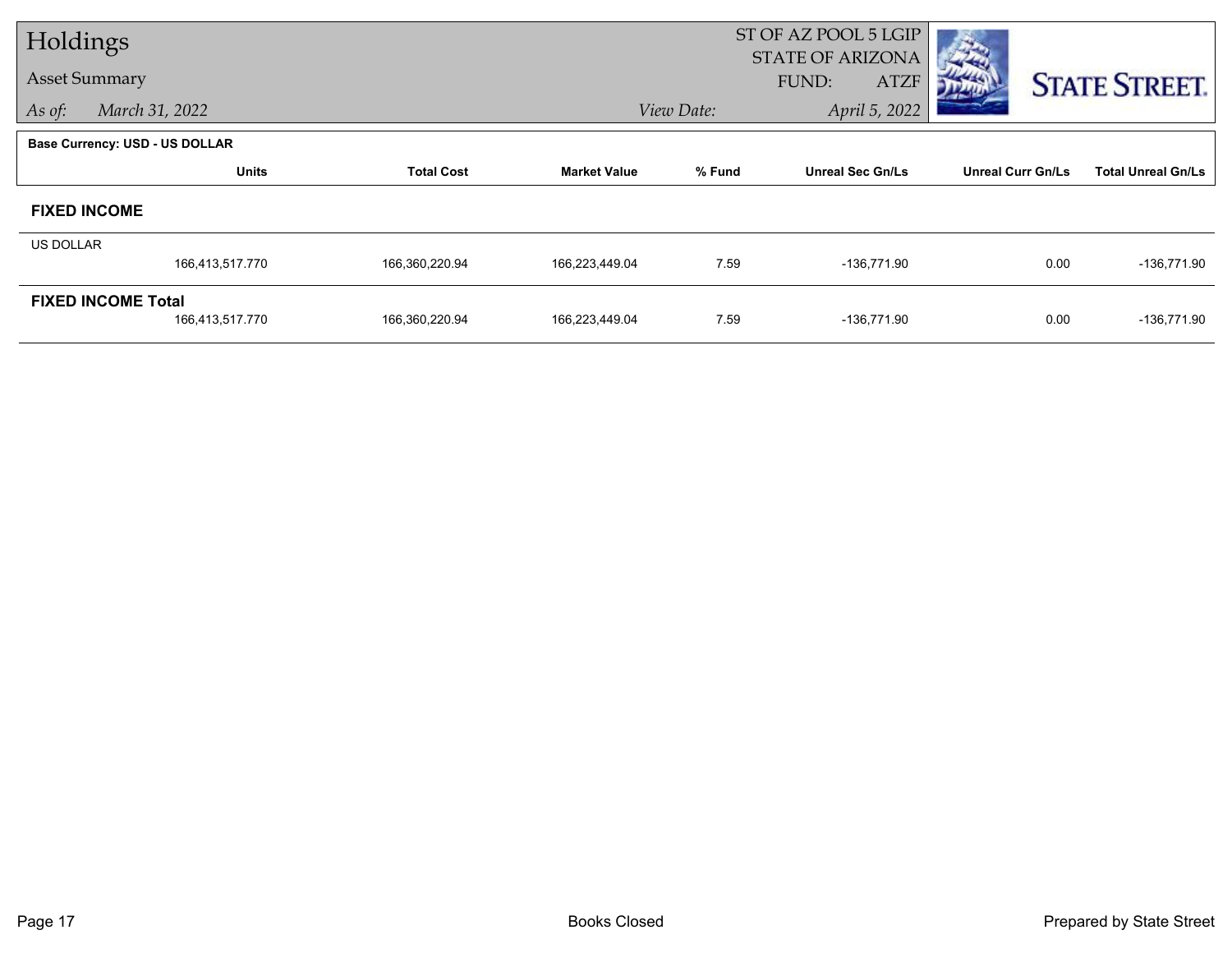| Holdings          |                                       |                   |                     |                             | ST OF AZ POOL 5 LGIP<br><b>STATE OF ARIZONA</b> |                          |                           |
|-------------------|---------------------------------------|-------------------|---------------------|-----------------------------|-------------------------------------------------|--------------------------|---------------------------|
|                   | <b>Asset Summary</b>                  |                   |                     |                             | <b>ATZF</b><br>FUND:                            |                          | <b>STATE STREET.</b>      |
| As of:            | March 31, 2022                        |                   |                     | April 5, 2022<br>View Date: |                                                 |                          |                           |
|                   | <b>Base Currency: USD - US DOLLAR</b> |                   |                     |                             |                                                 |                          |                           |
|                   | <b>Units</b>                          | <b>Total Cost</b> | <b>Market Value</b> | % Fund                      | <b>Unreal Sec Gn/Ls</b>                         | <b>Unreal Curr Gn/Ls</b> | <b>Total Unreal Gn/Ls</b> |
| <b>FUND Total</b> |                                       |                   |                     |                             |                                                 |                          |                           |
|                   | 2,191,038,541.700                     | 2,190,124,292.89  | 2,189,987,520.99    | 100.00                      | -136.771.90                                     | 0.00                     | -136,771.90               |